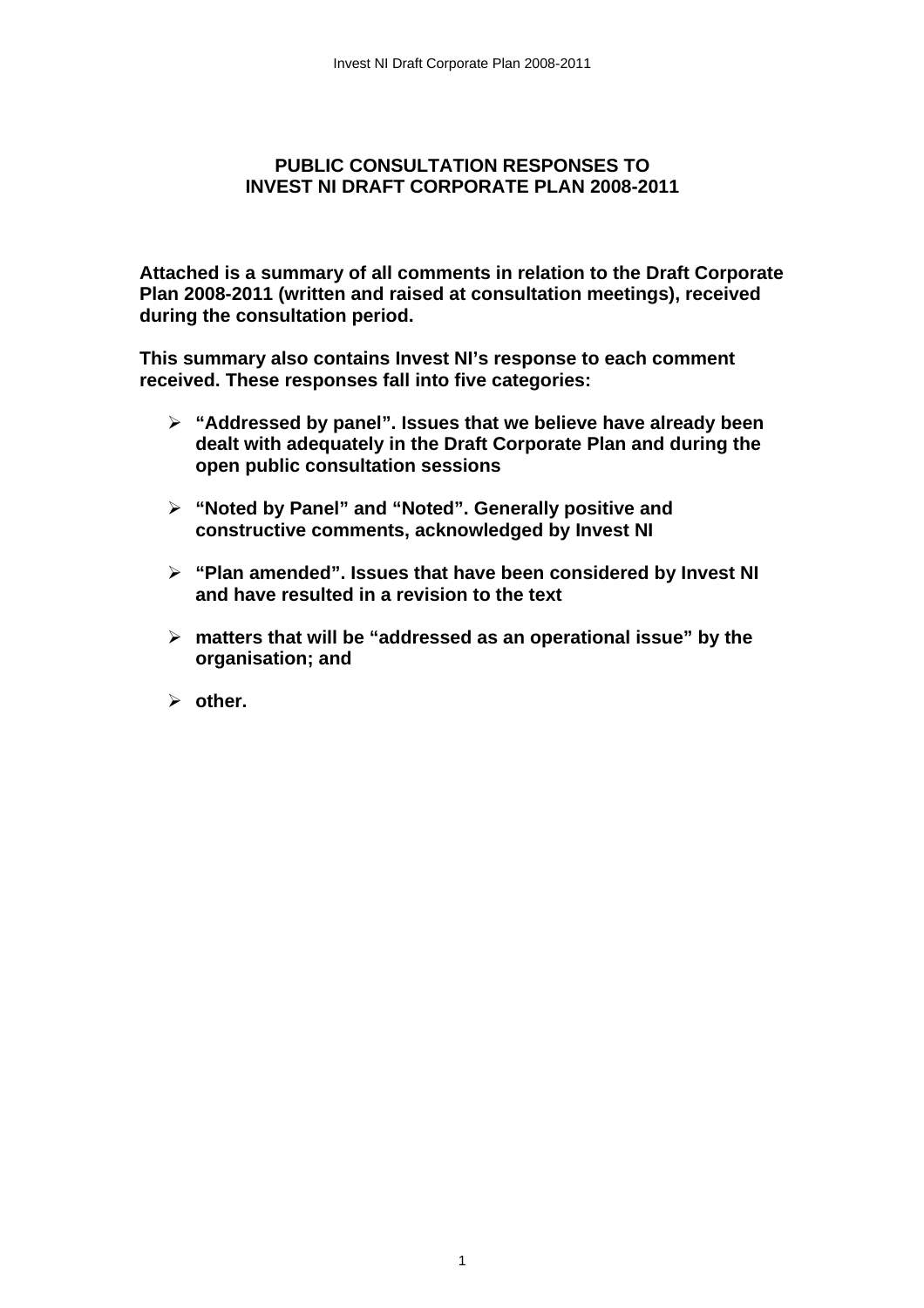| <b>Consultee</b>                               | <b>Reference</b>         | <b>Comment</b>                                                                                                                          | <b>Invest NI Response</b>                                                                                    |
|------------------------------------------------|--------------------------|-----------------------------------------------------------------------------------------------------------------------------------------|--------------------------------------------------------------------------------------------------------------|
| NI Chamber of<br>Commerce and<br>Industry      | <b>NICCI</b>             | ⋗<br>Broad acceptance of<br>themes of Draft<br>Corporate Plan.                                                                          | Noted by panel                                                                                               |
| <b>Council Meeting</b><br>Monday 31 March 2008 |                          | $\blacktriangleright$<br><b>Identified skills</b><br>shortages as major<br>issue. Need for<br>greater "joined up"<br>approach with DEL. | Invest NI Memorandum<br>of Understanding with<br>DEL will seek to<br>address this key issue.                 |
|                                                |                          | Wished Invest NI<br>$\blacktriangleright$<br>every success in<br>achieving, what are<br>acknowledged as<br>"stretching" targets.        | Noted by panel                                                                                               |
| <b>Priority One</b>                            |                          |                                                                                                                                         |                                                                                                              |
| <b>Stakeholders</b><br>Friday 4 April 2008     | Anon.                    | Broad endorsement<br>➤<br>of plan. Well thought<br>out and considered.                                                                  | Noted by panel.                                                                                              |
| 12 attendees                                   |                          | Will resources be<br>$\blacktriangleright$<br>allocated across 3<br>pathways?                                                           | Plan amended.<br>Pathways are<br>conceptual and provide<br>framework for strategic<br>direction of the Plan. |
|                                                | InterTradeIreland        | Plan should balance<br>➤<br>strengths against<br>weaknesses in the NI<br>economy.                                                       | Plan highlights major<br>structural weaknesses<br>that must be<br>addressed.                                 |
|                                                |                          | Importance of<br>➤<br>execution under<br>RPA.                                                                                           | Noted by panel.                                                                                              |
|                                                | <b>PWC</b>               | Plan should comment<br>⋗<br>on INI HR strategy.                                                                                         | Plan amended.                                                                                                |
|                                                | <b>CBI</b><br><b>CBI</b> | ⋗<br>Importance of<br>leadership and<br>management<br>development.<br>Suggest greater<br>emphasis in the Plan.                          | Plan amended.                                                                                                |
|                                                |                          | Tradable services<br>⋗<br>target is not<br>stretching enough.                                                                           | Rejected, given<br>immaturity of the sector<br>and forecast economic<br>downturn.                            |

## **CONSULTATION ON INVEST NI DRAFT CORPORATE PLAN 2008-2011: CONSULTATION SESSIONS**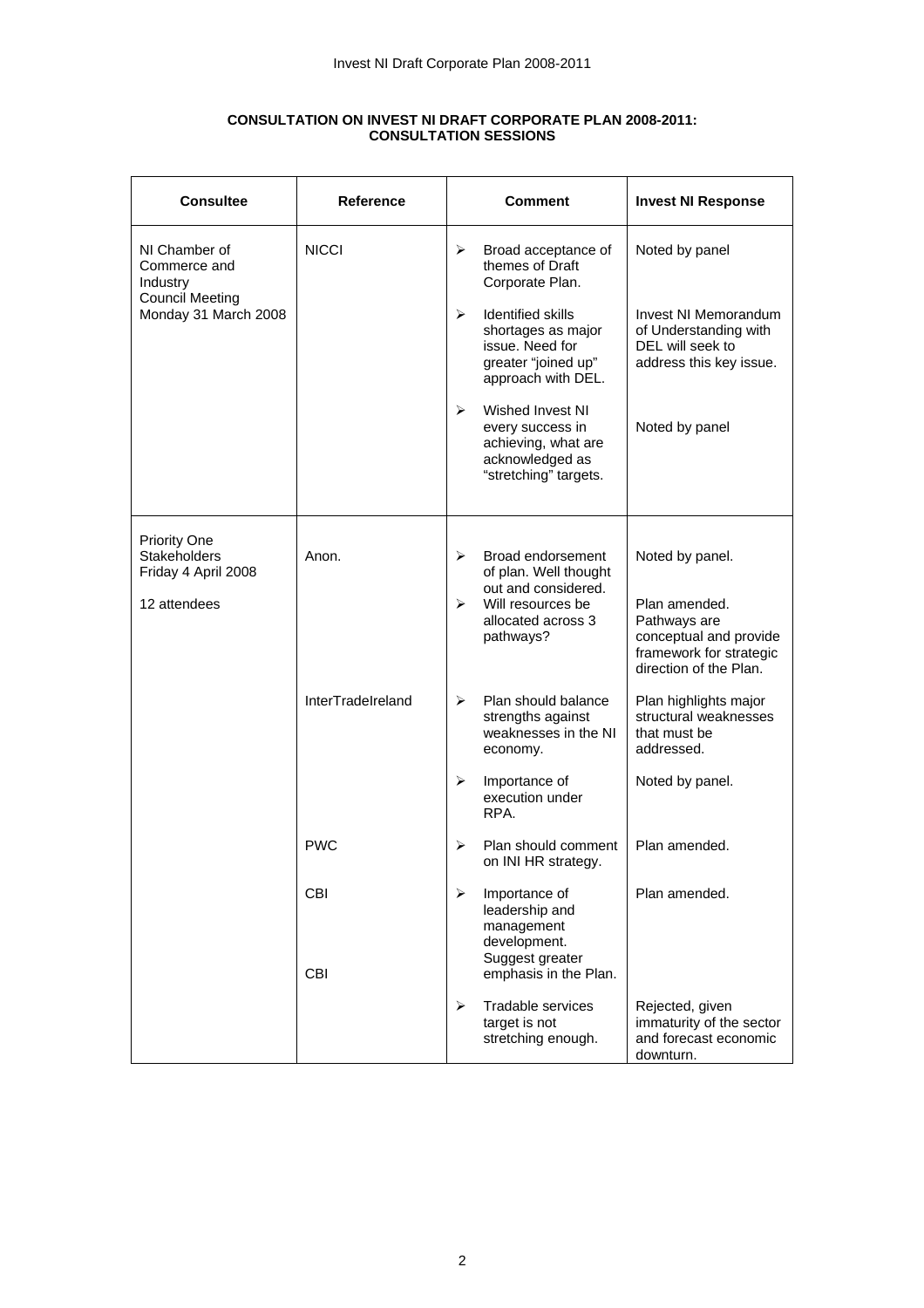| <b>Consultee</b>                                       | <b>Reference</b>            | <b>Comment</b>                                                                                                        | <b>Invest NI Response</b>                           |
|--------------------------------------------------------|-----------------------------|-----------------------------------------------------------------------------------------------------------------------|-----------------------------------------------------|
| Open Consultation -<br>Derry<br>Thursday 10 April 2008 | <b>Noribic</b>              | B Toale.<br>➤<br><b>Congratulated Invest</b><br>NI on document.                                                       | Noted by panel.                                     |
| 23 attendees                                           |                             | Focus on innovation<br>$\blacktriangleright$<br>acknowledged.                                                         | Noted by panel.                                     |
|                                                        |                             | No reference to<br>$\blacktriangleright$<br>Digital Media/Creative<br>industries?                                     | Plan amended.                                       |
|                                                        |                             | No reference to<br>➤<br>collaborative<br>networks/clusters.                                                           | Addressed by panel                                  |
|                                                        |                             | $\blacktriangleright$<br>What is Invest NI's<br>estate management<br>strategy?                                        | Addressed by panel.                                 |
|                                                        | Derry City Councillor       | Questions raised<br>➤<br>around sub-regional<br>disparities                                                           | Plan amended. Addressed<br>as an operational issue. |
|                                                        | Office of Innovation,<br>UU | Eddie Friel.<br>$\blacktriangleright$<br>Welcomed plan.<br>Emphasised<br>importance of support<br>for tech, transfer. | Addressed by panel.                                 |
|                                                        | Carella Laminates           | S Heron. Sought<br>$\blacktriangleright$<br>reduction in industrial<br>rates.                                         | Addressed by panel.                                 |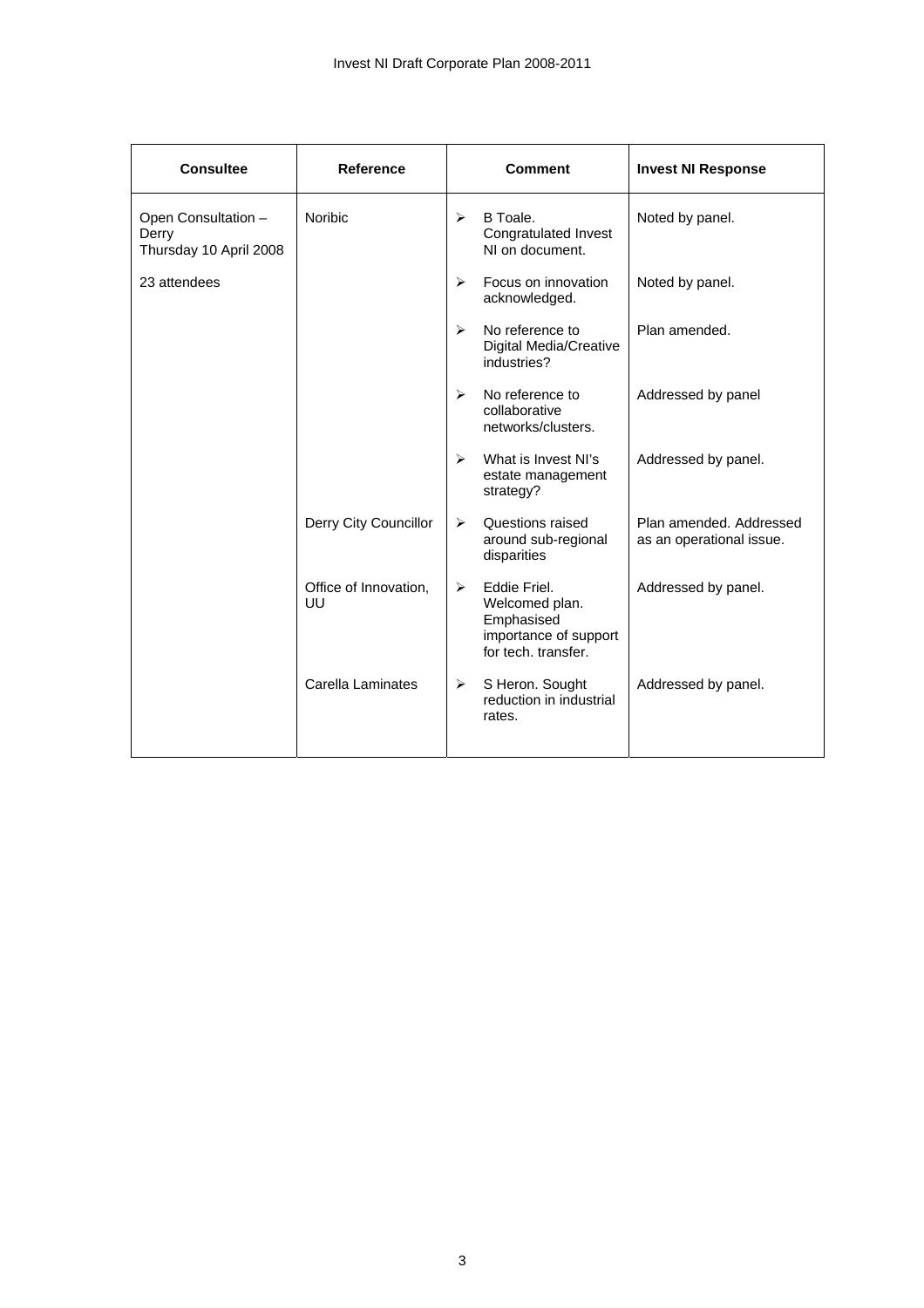| <b>Consultee</b>                                                     | <b>Reference</b>                 |                       | <b>Comment</b>                                                                                                                                                                                           | <b>Invest NI Response</b>                                                                                                                                      |
|----------------------------------------------------------------------|----------------------------------|-----------------------|----------------------------------------------------------------------------------------------------------------------------------------------------------------------------------------------------------|----------------------------------------------------------------------------------------------------------------------------------------------------------------|
| Open Consultation -<br>Omagh<br>Friday 11 April 2008<br>15 attendees | <b>Omagh District</b><br>Council | $\blacktriangleright$ | Requested update on<br>actions around<br>transfer of activities<br>under Review of<br><b>Public Administration</b><br>$(RPA)$ .                                                                          | Addressed by panel.                                                                                                                                            |
|                                                                      | Omagh Enterprise<br>Co.          | ➤                     | Prof. Fabian Monds.<br>Welcomed plan.<br>Should Creative &<br>Media sector be<br>mentioned under<br>sectoral shift?                                                                                      | Plan amended.                                                                                                                                                  |
|                                                                      | Workspace                        | ➤                     | Welcomed<br>continuation of<br>funding of social<br>entrepreneurship<br>programmes.                                                                                                                      | Noted by panel.                                                                                                                                                |
|                                                                      |                                  | $\blacktriangleright$ | Discussion around<br>importance of Start a<br><b>Business Programme</b><br>in regional economy.<br>Must strike balance<br>between volume<br>start-up and pull-<br>through. Was SBP<br>funding being cut? | Panel confirmed no cut<br>to SBP funding during<br>period of plan.<br>Resource allocation to<br>focus on company<br>growth, particularly in<br>export markets. |
|                                                                      | Dungannon Ent.<br>Centre         | $\blacktriangleright$ | Concern over release<br>of lands at Granville<br>Ind. estate.                                                                                                                                            | Panel confirmed<br>progress being made to<br>address this issue.                                                                                               |
| Open Consultation -<br>Newry                                         | Down District Council            | ➤                     | What is Invest NI's<br>property strategy?                                                                                                                                                                | Addressed by panel                                                                                                                                             |
| Tuesday 15 April 2008<br>26 attendees                                | <b>EMS Marketing</b>             | ➤                     | Harry McCourt.<br>Welcomed Innovation<br>Voucher scheme and<br>sought clarification.                                                                                                                     | Noted by panel                                                                                                                                                 |
|                                                                      | <b>CIDO</b>                      | ➤                     | Jim Smith. Concern<br>that revisions to SBP<br>have not been<br>implemented.                                                                                                                             | Addressed by panel.                                                                                                                                            |
|                                                                      |                                  | ⋗                     | Could innovation<br>vouchers be<br>redeemed in<br>universities outside<br>UK?                                                                                                                            | Addressed by panel.<br>Yes, in principle. To be<br>reviewed after pilot.                                                                                       |
|                                                                      |                                  | ➤                     | Will there be a<br>second Transform<br>programme?                                                                                                                                                        | Initial programme being<br>evaluated. Likely to<br>proceed with Transform<br>Plus.                                                                             |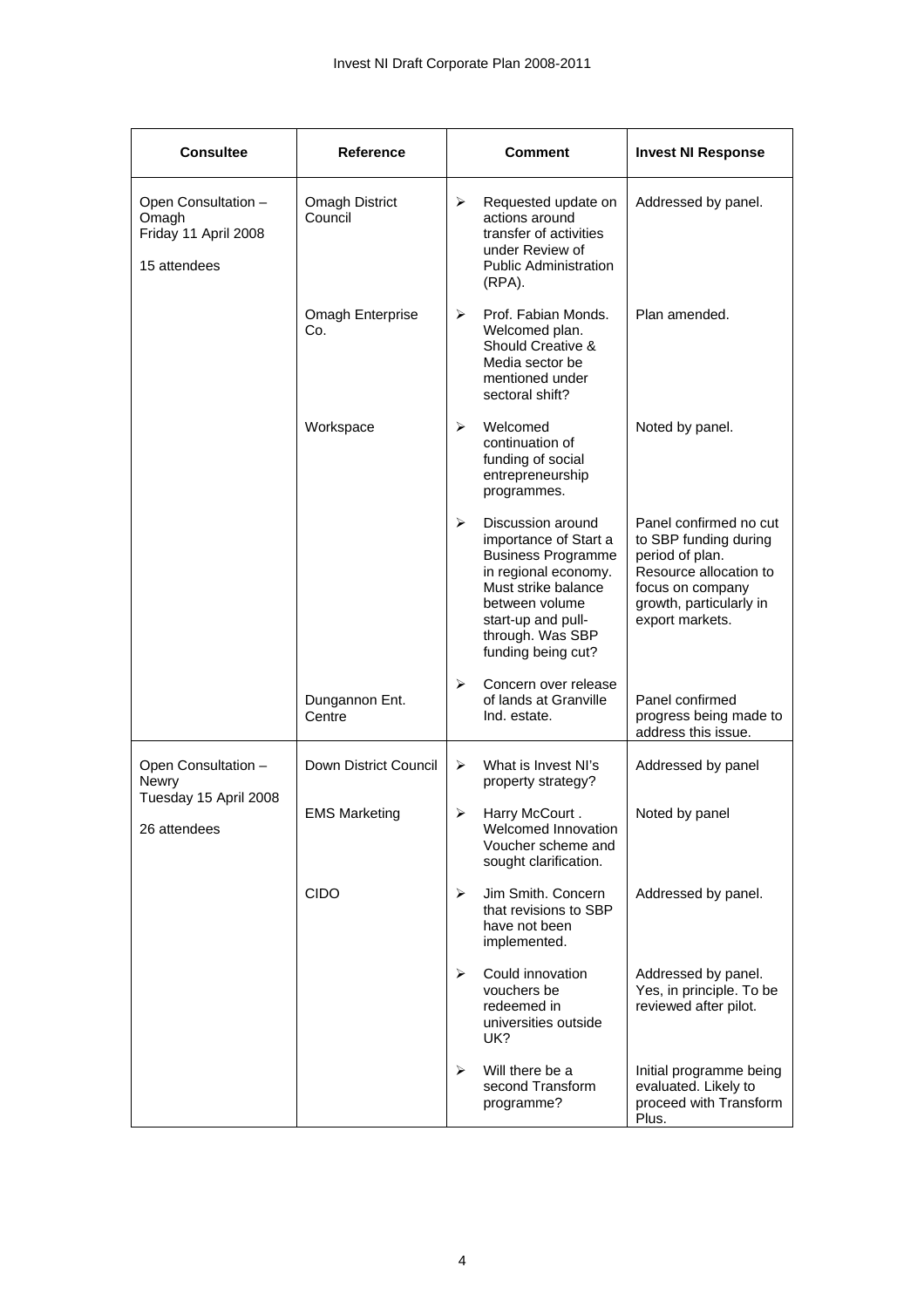| <b>Consultee</b>                                           | <b>Reference</b>             |   | Comment                                                                                                                                                                                                                                                                 | <b>Invest NI Response</b>                                                                                                                                                                                                |
|------------------------------------------------------------|------------------------------|---|-------------------------------------------------------------------------------------------------------------------------------------------------------------------------------------------------------------------------------------------------------------------------|--------------------------------------------------------------------------------------------------------------------------------------------------------------------------------------------------------------------------|
| Open Consultation -<br>Ballymena<br>Thursday 17 April 2008 | <b>LEDCOM</b>                | ⋗ | Ken Nelson, Welcomed<br>continuation of SBP and<br>called for early<br>introduction of RPA.                                                                                                                                                                             | Addressed by panel.                                                                                                                                                                                                      |
| 21 attendees                                               | <b>CIGA Healthcare</b>       | ➤ | Irwin Armstrong. No<br>reference in corporate<br>plan to importance of<br>marketing and branding.<br>Important to put in context<br>scale of task to reposition<br>economy from public to<br>private sector.<br>Commented that Invest NI<br>had a "no can do" attitude. | Addressed by panel.<br>Importance of marketing<br>was implicit in the plan.<br>Challenged contention on<br>attitude. Invest NI take<br>many risks but defend our<br>right to reject projects<br>after due consideration. |
|                                                            | The Wright Group             | ➤ | William Wright.<br>Commented on education<br>in schools and need to<br>amend curriculum to<br>produce better skilled<br>young people to enter<br>apprenticeships. Need for<br>education system to better<br>understand needs of<br>industry.                            | Addressed by panel.                                                                                                                                                                                                      |
|                                                            | Northern Regional<br>College | ➤ | Clare O'Neill, Welcomed<br>innovation voucher<br>scheme. More input<br>required from private<br>sector in workforce dev.<br>forum.                                                                                                                                      | Noted by panel.                                                                                                                                                                                                          |
|                                                            | The Wright Group             | ➤ | M Nodder. Welcomed<br>single R&D programme.<br>Had Invest NI plans to<br>develop international<br>marketing and selling<br>programme?                                                                                                                                   | Addressed by panel.<br>Reference to Transform<br>and development of<br>international selling skills<br>programme.                                                                                                        |
|                                                            | <b>NE Partnership</b>        | ➤ | Frank McGrogan.<br>Welcomed plan and<br>encouraged greater<br>partnership to deliver<br>outcomes.                                                                                                                                                                       | Noted by panel.                                                                                                                                                                                                          |
|                                                            | <b>TextHelp Systems</b>      | ➤ | Mark McCusker, Would<br>the plan result in policy<br>changes on i) pref. share<br>investment and ii)<br>additionality.                                                                                                                                                  | Addressed by panel.                                                                                                                                                                                                      |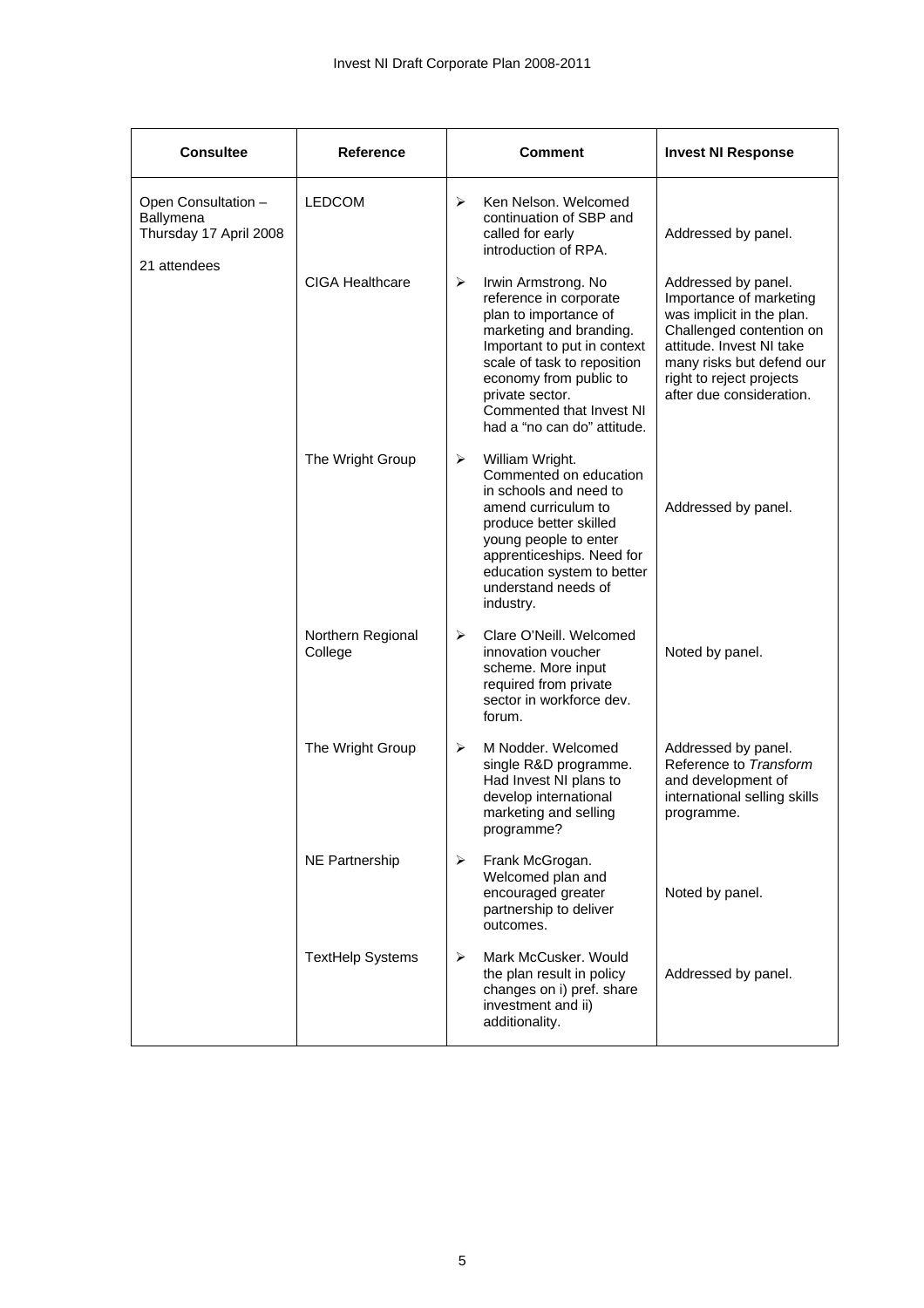| <b>Consultee</b>                                              | Reference                   |   | <b>Comment</b>                                                                                                                                                                                          | <b>Invest NI Response</b>                                                                                                  |
|---------------------------------------------------------------|-----------------------------|---|---------------------------------------------------------------------------------------------------------------------------------------------------------------------------------------------------------|----------------------------------------------------------------------------------------------------------------------------|
| Open Consultation -<br><b>Belfast</b><br>Friday 18 April 2008 | <b>Carvill Construction</b> | ➤ | Are we (NI) qualifying<br>enough students?                                                                                                                                                              | Addressed by panel.                                                                                                        |
| 47 attendees                                                  | <b>Carvill Construction</b> | ➤ | Is there scope to develop<br><b>Hotel and Catering</b><br>industry?                                                                                                                                     | Addressed by panel and<br>will be dealt with as an<br>operational issue.                                                   |
|                                                               | <b>Glen Dimplex</b>         | ➤ | N Stewart. What is Invest<br>NI's selection criteria for<br>backing winners?                                                                                                                            | Addressed by panel.<br>This is linked to the<br>importance of scaling<br>businesses.                                       |
|                                                               | <b>Enterprise Equity</b>    | ➤ | A Langan. Encourage<br>more management teams<br>to consider M&A as a<br>route to scaling<br>businesses.                                                                                                 | Noted and agreed by<br>panel.                                                                                              |
|                                                               | Finn Engineering            | ➤ | J Leckey. Will the role of<br>the client executive<br>change in order to<br>implement new strategy?                                                                                                     | Addressed by panel.                                                                                                        |
|                                                               | <b>Clarehill Plastics</b>   | ⋗ | B McCann, R&D&I most<br>important route to<br>company growth.                                                                                                                                           | Noted by panel.                                                                                                            |
|                                                               | Gray & Adams                | ➤ | W Dougan. Believed that<br>smaller companies still<br>needed capital and<br>employment grant rather<br>than softer forms of<br>assistance. How does<br>Invest NI model compare<br>with agencies in Rol? | Addressed by panel.<br>Invest NI cannot not<br>subsidize business costs.<br>Similar models exist in<br>both jurisdictions. |
|                                                               | <b>Doubleband Films</b>     | ➤ | D Lavery. Why is Creative<br>Industries not mentioned<br>in Draft Corporate Plan?                                                                                                                       | Plan amended.                                                                                                              |
|                                                               | Finn Engineering            | ⋗ | S Moore. Will maximum<br>grant available under<br>Compete Programme<br>increase?                                                                                                                        | Addressed by panel.<br>Ceiling will increase.<br>Details to be published<br>shortly.                                       |
|                                                               |                             |   |                                                                                                                                                                                                         |                                                                                                                            |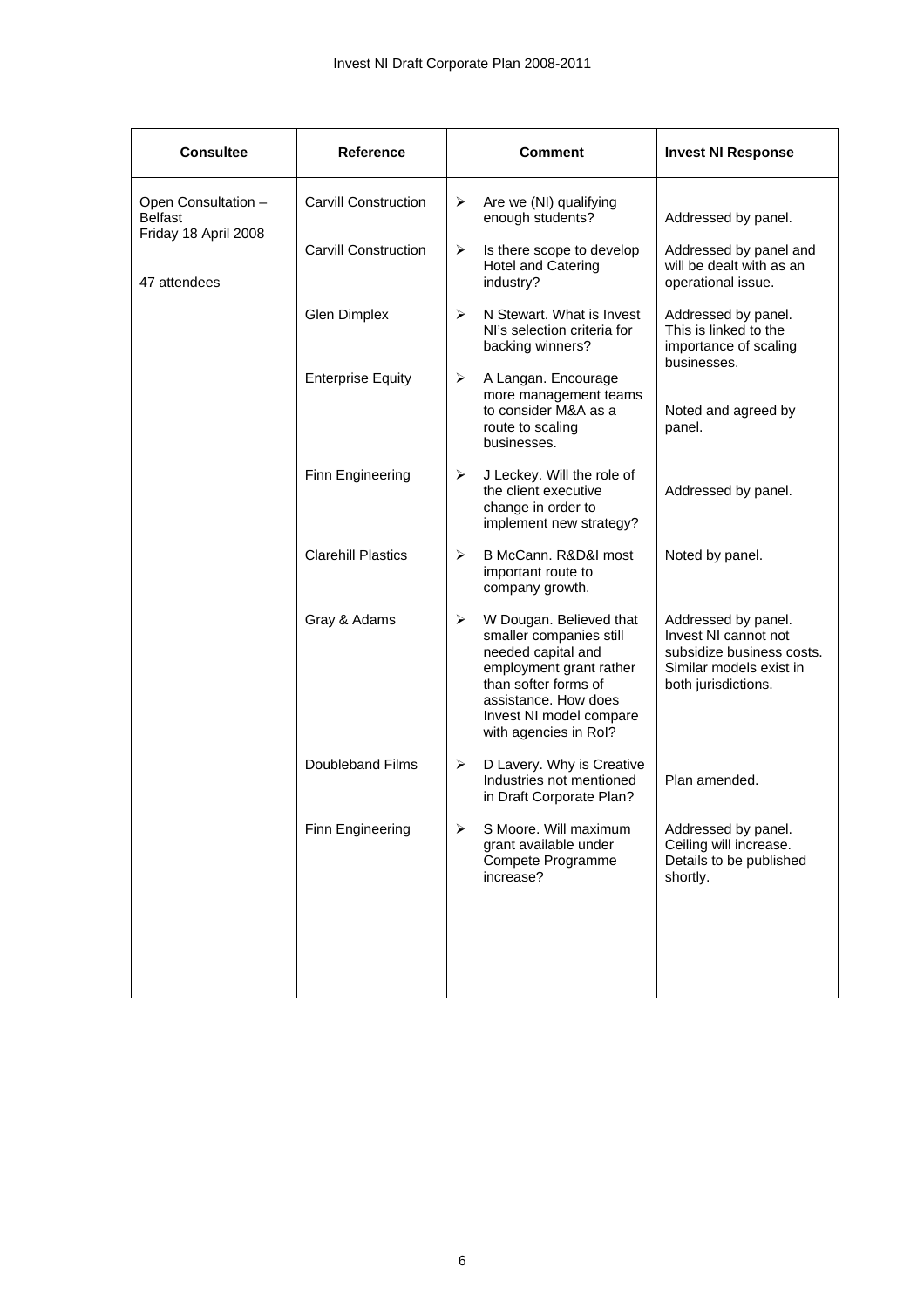## **CONSULTATION ON INVEST NI DRAFT CORPORATE PLAN 2008-2011: WRITTEN RESPONES**

| <b>ORGANISATION</b>                                | <b>COMMENT</b>                                                                                                                      | <b>INVEST NI RESPONSE</b>                |
|----------------------------------------------------|-------------------------------------------------------------------------------------------------------------------------------------|------------------------------------------|
| <b>OFMDFM</b><br>19 March 2008                     | ⋗<br>Suggest better indication of<br>compatibility of Plan with<br>PfG goal to halve private<br>sector productivity gap by<br>2015. | Addressed adequately in the<br>document. |
|                                                    | $\blacktriangleright$<br>Greater links between INI<br>targets and PfG productivity<br>goal                                          | Addressed adequately in the<br>document. |
|                                                    | ➤<br>Development of frontier<br>technologies may not align<br>with 2015 goal.                                                       | Noted.                                   |
|                                                    | Clarify assistance toward<br>➤<br>safeguarding and new jobs<br>promoted by FDI and locally<br>owned businesses.                     | Addressed as an operational<br>issue.    |
|                                                    | ➤<br>Is decrease in expenditure<br>in FDI not 8% (15%<br>quoted)?                                                                   | Noted and Plan amended.                  |
| <b>Training for Women Network</b><br>20 March 2008 | Encouragement of women's<br>➤<br>entrepreneurship is a major<br>omission from the draft<br>Plan.                                    | Plan amended.                            |
|                                                    | The absence of a gender<br>➤<br>perspective in draft Plan is a<br>serious oversight.                                                | Plan amended.                            |
| NI Rural Women's Network<br>27 March 2008          | Include a gender specific<br>➤<br>approach in the final Plan.                                                                       | Plan amended.                            |
|                                                    | $\blacktriangleright$<br>"Investing in Women"<br>initiative is continued.                                                           | Addressed as an operational<br>issue.    |
| Limavady Borough Council<br>31 March 2008          | Fully endorsed the draft<br>⋗<br>Plan.                                                                                              | Noted.                                   |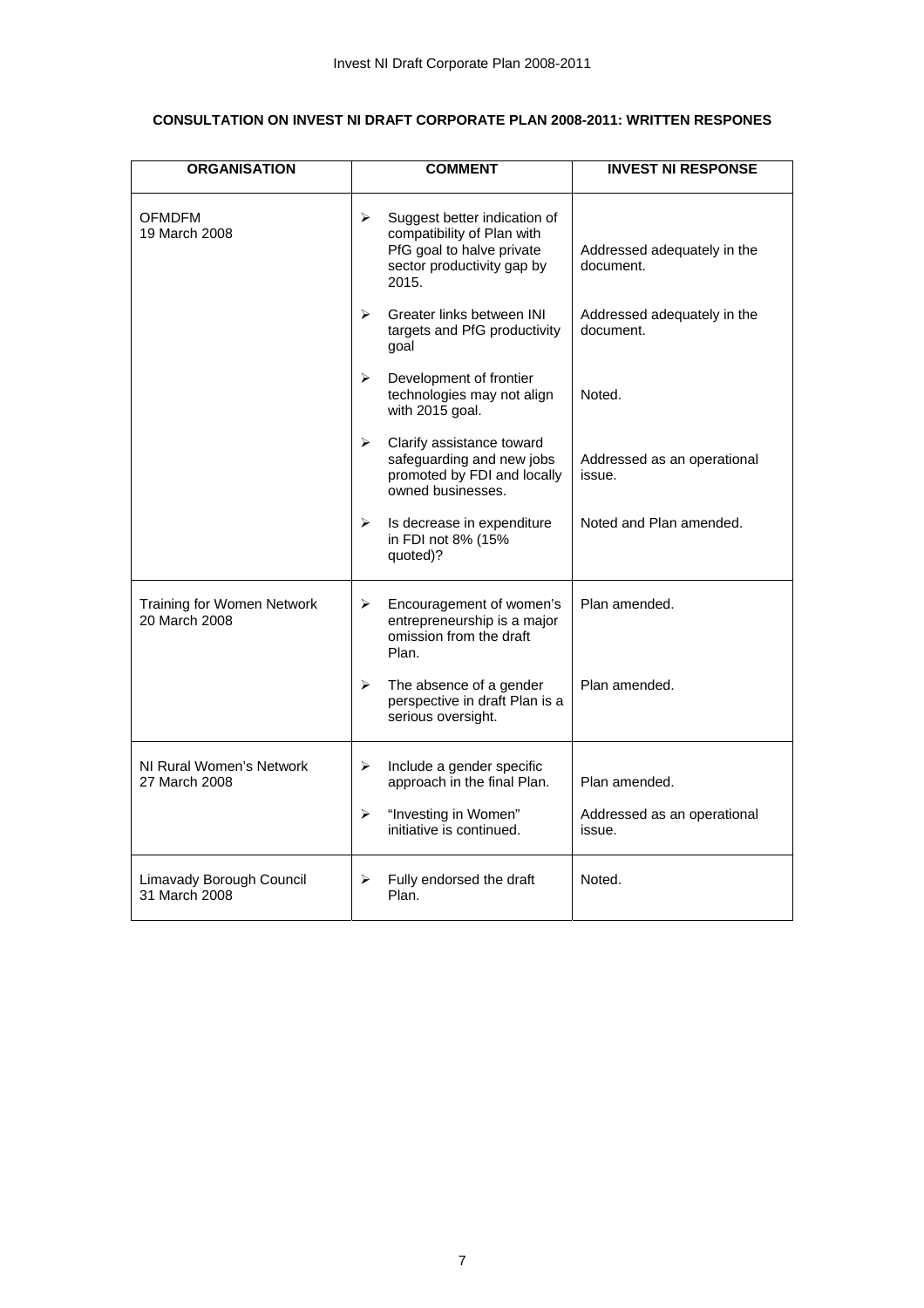| <b>ORGANISATION</b>                              | <b>COMMENT</b>                                                                                                                                                         | <b>INVEST NI RESPONSE</b>                                                          |
|--------------------------------------------------|------------------------------------------------------------------------------------------------------------------------------------------------------------------------|------------------------------------------------------------------------------------|
| Derry City Council<br>3 April 2008               | Does plan recognise sub-<br>➤<br>regional economic<br>disparities?                                                                                                     | Plan amended. We are, in the<br>main, a demand-led organisation                    |
|                                                  | ➤<br>What is Derry sub-region<br>existing share of high<br>growth potential clients, FDI<br>and indigenous SMEs in<br>higher value-added<br>activities?                | Information available in Invest NI<br>Performance Information Report<br>2002-2006. |
|                                                  | ➤<br>How will plan deliver on<br>Assembly's commitment to<br>balanced regional<br>development?                                                                         |                                                                                    |
|                                                  | How will Invest NI allocate<br>⋗<br>resources to sub-regions<br>that require most<br>intervention?                                                                     |                                                                                    |
|                                                  | How does Invest NI's<br>➤<br>approach to industrial park<br>dev. fit with "strategic<br>employment locations"?                                                         | Addressed as<br>operational<br>issues                                              |
|                                                  | ➤<br>Will any sustainable<br>technology projects be<br>located in Derry sub-region?                                                                                    |                                                                                    |
|                                                  | What scope does plan<br>➤<br>envisage to develop sub-<br>regional assets in the med-<br>tech sector?                                                                   |                                                                                    |
|                                                  | $\blacktriangleright$<br>Re: Skills. What early win<br>investments in sub-region's<br>education, research and re-<br>skilling are envisaged?                           | Responsibility for skills<br>development lies with DEL.                            |
|                                                  | How proactive will Invest NI<br>➤<br>be in challenging regulatory<br>frameworks (e.g. tax,<br>planning, utility pricing)?                                              | Invest NI supports efforts that<br>seek to reduce the cost base of<br>our clients. |
|                                                  | ➤<br>What commitment is there<br>to British Irish intergovt. NW<br>Gateway Initiative? Will<br>there be a phase II of the<br>NW bus and tech. zone?                    | Addressed as an operational<br>issue.                                              |
|                                                  | $\blacktriangleright$<br>Re: NW Action Plan, How<br>much investment is<br>envisaged to be levered in<br>08 to 11?<br>Re: RPA. What early<br>arrangements are in place? | Addressed as an operational<br>issue.                                              |
| <b>Invest NI</b><br>Joanne Best<br>10 April 2008 | Plan appears to infer<br>⋗<br>focus on growth in<br>R&D rather than<br>growth in all forms of<br>innovation?                                                           | Plan amended.                                                                      |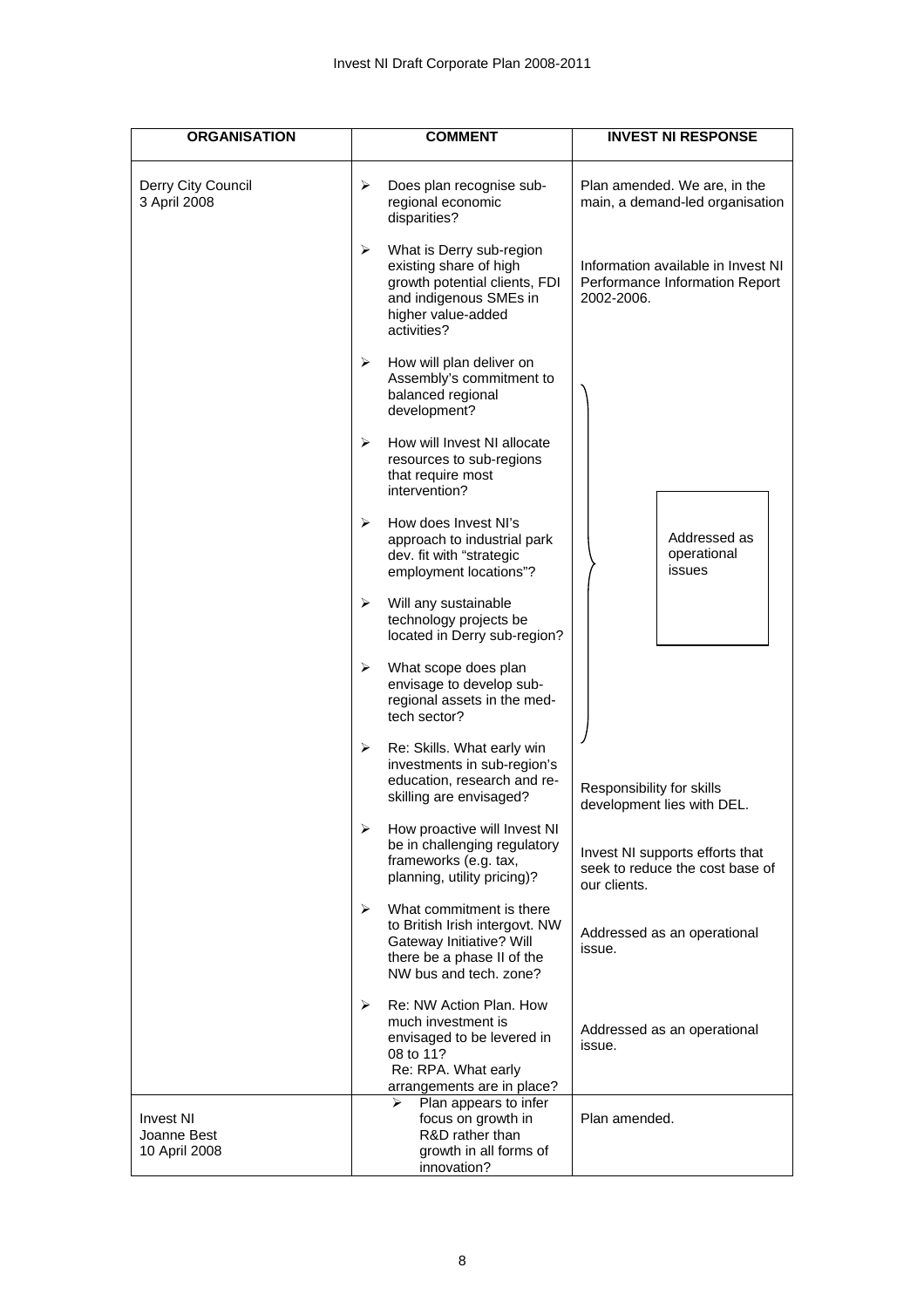| <b>ORGANISATION</b>                      | <b>COMMENT</b>                                                                                                                                                                          | <b>INVEST NI RESPONSE</b>                                                                                                                        |
|------------------------------------------|-----------------------------------------------------------------------------------------------------------------------------------------------------------------------------------------|--------------------------------------------------------------------------------------------------------------------------------------------------|
| NI Food and Drink<br>Association (NIFDA) | $\blacktriangleright$<br>Plan makes no reference to the agri-food<br>sector.                                                                                                            | Plan is not sector specific.                                                                                                                     |
| 11 April 2008                            | $\blacktriangleright$<br>Support efforts to address high level of<br>economic inactivity.                                                                                               | Noted.                                                                                                                                           |
|                                          | $\blacktriangleright$<br>Support actions to reduce bureaucracy in<br>R&D programmes.                                                                                                    | Noted.                                                                                                                                           |
|                                          | ➤<br>Invest NI to encourage take up of R&D tax<br>credits.                                                                                                                              | Invest NI encourages all<br>clients to seek professional<br>advice to maximise their                                                             |
|                                          | ➤<br>Invest NI needs to genuinely share risk with<br>client companies. NIFDA is supportive of<br>portfolio approach to risk.                                                            | resources.<br>Noted.                                                                                                                             |
|                                          | $\blacktriangleright$<br>Acknowledge importance of skills<br>development.                                                                                                               | Noted.                                                                                                                                           |
|                                          | $\blacktriangleright$<br>Plan should emphasize desirable activity<br>within every sector rather focus on higher<br>value-added sectors.                                                 | "Realising client potential"<br>does this.                                                                                                       |
|                                          | ➤<br>Suggest tension in system for supporting<br>collaborative projects. Company wants to<br>minimise expenditure. Research partner<br>maximises income if whole budget is<br>expended. | Collaborative projects are<br>funded by identifying<br>resources required and<br>agreeing budgets at the<br>outset of the project.               |
|                                          | $\blacktriangleright$<br>Targets - would be interesting to see<br>analysis of projections with/without<br>intervention by Invest NI. What does Invest<br>NI add?                        | Refer to Invest NI<br>Performance Information<br>Report 2002-2006                                                                                |
|                                          | ➤<br>Do not believe there is a productivity gap<br>between UK avg. and NI Food and Drink<br>sector.                                                                                     | Productivity gap relates to<br>average across all industry<br>sectors.                                                                           |
|                                          | Why was NIFDA not consulted during pre-<br>➤<br>consultation?                                                                                                                           | We focussed on the main<br>business organisations. We<br>did not contact sector                                                                  |
|                                          | $\blacktriangleright$<br>The public sector should not attempt to pick<br>winners in the private sector.                                                                                 | bodies.<br>Invest NI reserves the right<br>to select clients capable of<br>making the greatest impact<br>on increasing business<br>productivity. |
|                                          | Criterion for tradable services - "minimum<br>⋗<br>gross margin of 20%", takes no account of<br>the market place or current trading<br>conditions.                                      | Criterion relates to tradable<br>services clients only and a<br>proxy for client's ability to<br>compete in international<br>markets.            |
|                                          | Would be interested to know what TSOs<br>➤<br>Invest NI will work with in the Food and<br>Drink arena.                                                                                  | Addressed as an<br>operational issue.                                                                                                            |
|                                          | ➤<br>Question the fact that NI has few industries<br>of scale.                                                                                                                          | NI is almost wholly an SME<br>and micro-firm economy.                                                                                            |
|                                          | ➤<br>More detail on statement that Invest NI has<br>a well established relationship with DARD.                                                                                          | Information can be provided<br>by Invest NI Food Division.                                                                                       |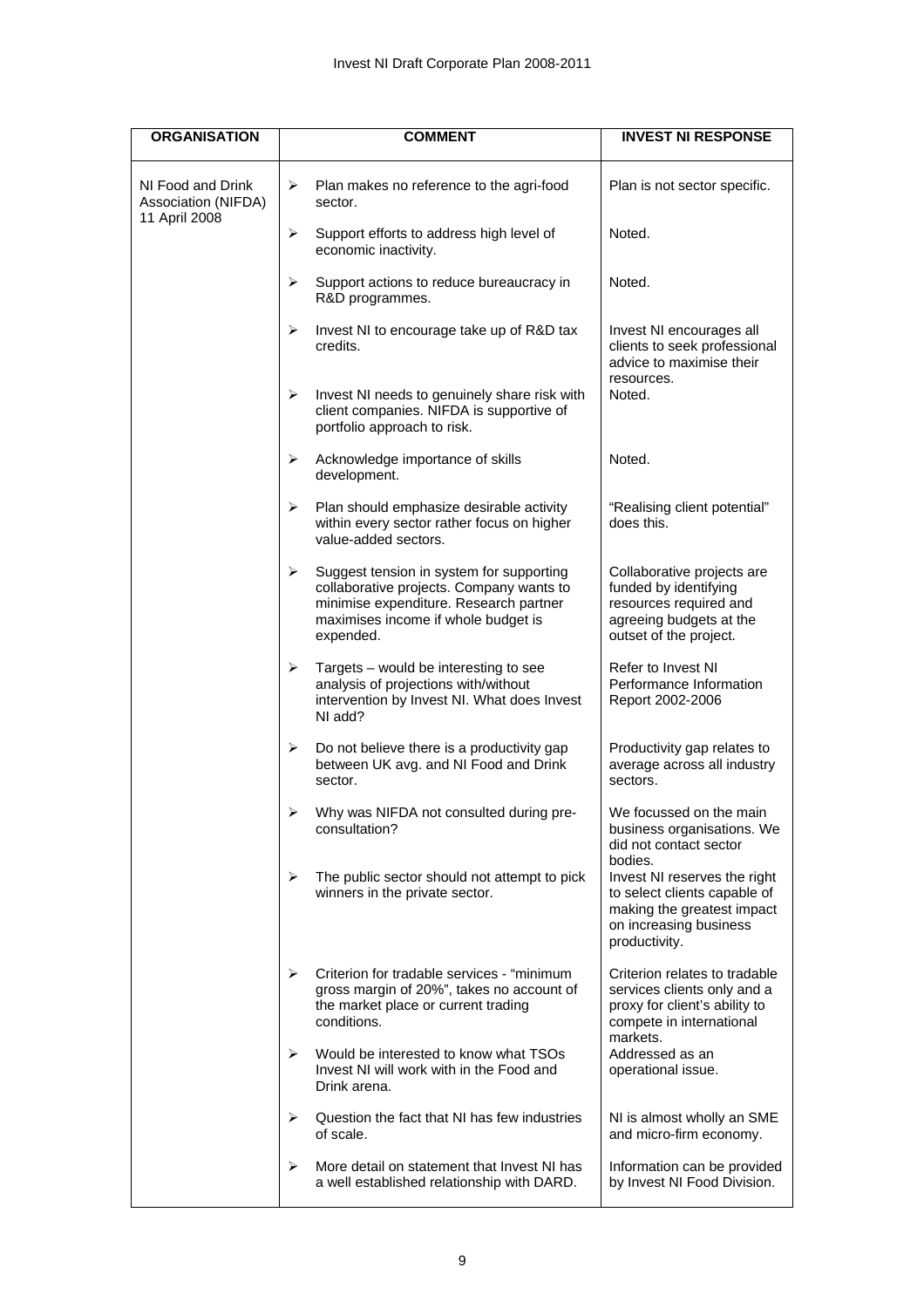| <b>ORGANISATION</b>                                       | <b>COMMENT</b>                                                                                                                                                             | <b>INVEST NI RESPONSE</b>                                              |
|-----------------------------------------------------------|----------------------------------------------------------------------------------------------------------------------------------------------------------------------------|------------------------------------------------------------------------|
| NI Food and Drink<br>Association (NIFDA)<br>11 April 2008 | Use of Private Sector Median (PSM)<br>➤<br>salary is an attempt to use "one size fits<br>all" across all sectors.                                                          | Must benchmark against<br>PSM if productivity gap is to<br>be reduced. |
| The Wright Group<br>21 April 2008                         | Welcome single programme for R&D<br>≻<br>support.                                                                                                                          | Noted.                                                                 |
|                                                           | More support for international business<br>➤<br>development for larger companies of<br>scale. Including assistance to recruit the<br>best marketing talent.                | Noted.                                                                 |
|                                                           | MATRIX initiative offers framework for<br>➤<br>better joined up thinking between<br>government, industry and academia.<br>Invest NI has an important role to play<br>here. | Noted.                                                                 |
|                                                           |                                                                                                                                                                            |                                                                        |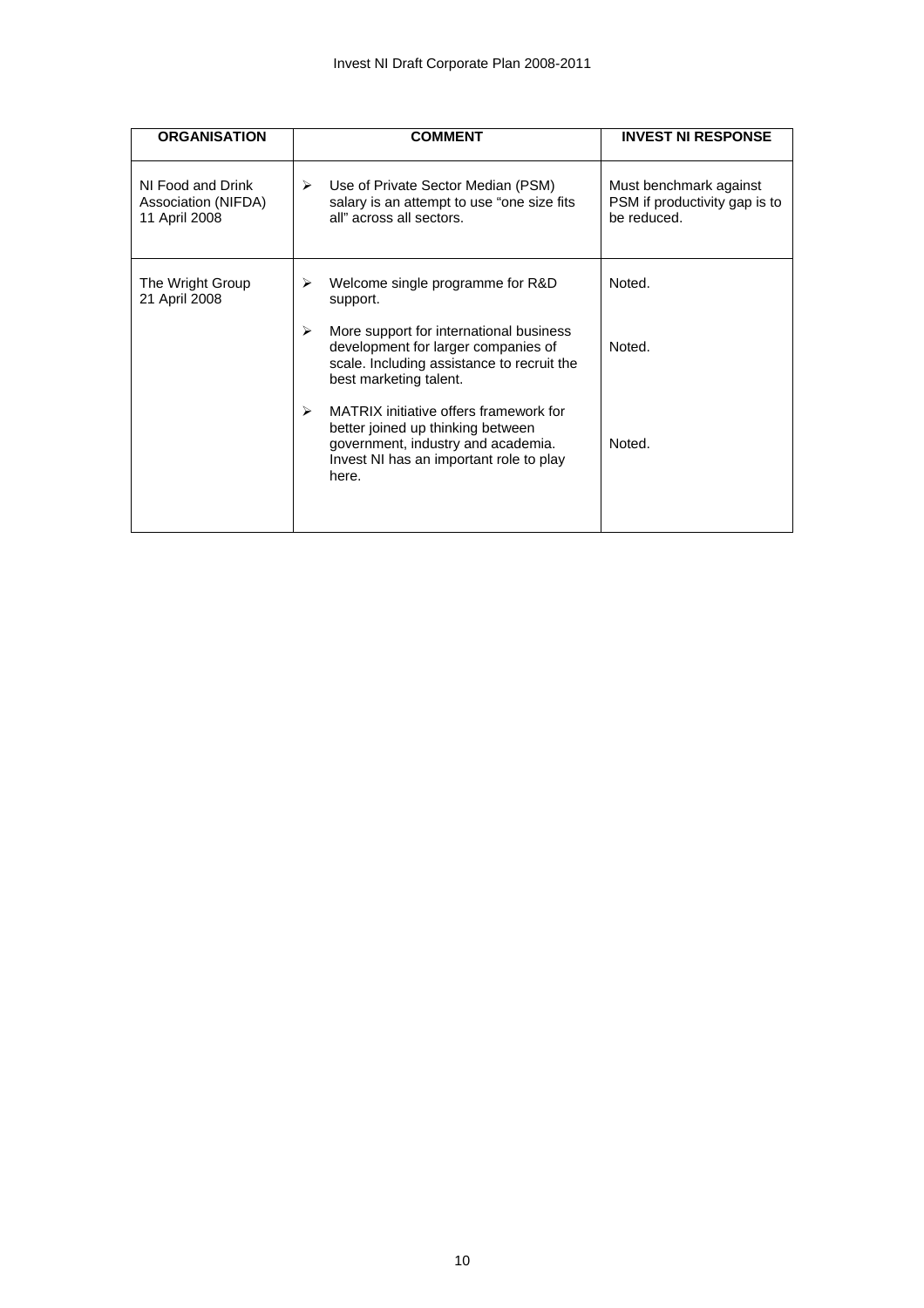| <b>ORGANISATION</b>                                                                    |                       | <b>COMMENT</b>                                                                                                                            | <b>INVEST NI RESPONSE</b>                                                                                                                                                                                                                                                                             |
|----------------------------------------------------------------------------------------|-----------------------|-------------------------------------------------------------------------------------------------------------------------------------------|-------------------------------------------------------------------------------------------------------------------------------------------------------------------------------------------------------------------------------------------------------------------------------------------------------|
| <b>ILEX</b><br>the urban regeneration<br>company<br>derry-londonderry<br>24 April 2008 | $\blacktriangleright$ | No review of previous Corporate Plan.                                                                                                     | Formal exercise undertaken<br>by Invest NI and lessons<br>learned from previous<br>Corporate Plan. Also, DETI<br>carried out an independent<br>review on its Corporate<br>Plan and those of its Non<br>Departmental Public Bodies<br>(NDPBs). Refer to<br>Performance Information<br>Report 2002-2006 |
|                                                                                        | ➤                     | Supportive of realising potential pathway.<br>INI should also include business<br>development.                                            | Addressed as an<br>operational issue.                                                                                                                                                                                                                                                                 |
|                                                                                        | ➤                     | Welcome continued support for innovative<br>activities. Seek info on role of innovation<br>advisers and Innovation Voucher Scheme.        | Noted.                                                                                                                                                                                                                                                                                                |
|                                                                                        | ➤                     | Support sectoral shift pathway. No ref. in<br>Plan to digital media sector                                                                | Plan amended.                                                                                                                                                                                                                                                                                         |
|                                                                                        | ➤                     | How will industry-led competence centres<br>differ from existing centres of excellence?                                                   | These proposed centres<br>will seek to stimulate<br>greater and broader<br>industrial engagement<br>through the<br>establishment of<br>company consortia. The<br>goal being the<br>commercialization of<br>intellectual property.                                                                     |
|                                                                                        | ➤                     | Welcome need for programmes to<br>enhance management and leadership<br>skills.                                                            | Plan amended.                                                                                                                                                                                                                                                                                         |
|                                                                                        | $\blacktriangleright$ | Will new Enterprise Strategy see<br>continuation of SBP?                                                                                  | Yes.                                                                                                                                                                                                                                                                                                  |
|                                                                                        | ⋗                     | Welcome focus on skills. No ref to Invest<br>NI links with Workforce Dev. Forums.                                                         | Addressed as an<br>operational issue.                                                                                                                                                                                                                                                                 |
|                                                                                        | ➤                     | Risk that support is skewed to R&D based<br>projects at expense of small indigenous<br>businesses.                                        | We will skew resources<br>toward support for<br>companies to innovate at all<br>levels.                                                                                                                                                                                                               |
|                                                                                        | ➤                     | Should be greater emphasis on INI links<br>with Universities and FE colleges.                                                             | Plan acknowledges this.                                                                                                                                                                                                                                                                               |
|                                                                                        | ➤                     | No ref to further speculative build projects<br>such as Timber Quay.                                                                      | Addressed as an<br>operational issue.                                                                                                                                                                                                                                                                 |
|                                                                                        | ⋗                     | Welcome commitment to sustainable<br>development. Seek more detail on type<br>and level of support for capital<br>demonstration projects. | Addressed as an<br>operational issue.                                                                                                                                                                                                                                                                 |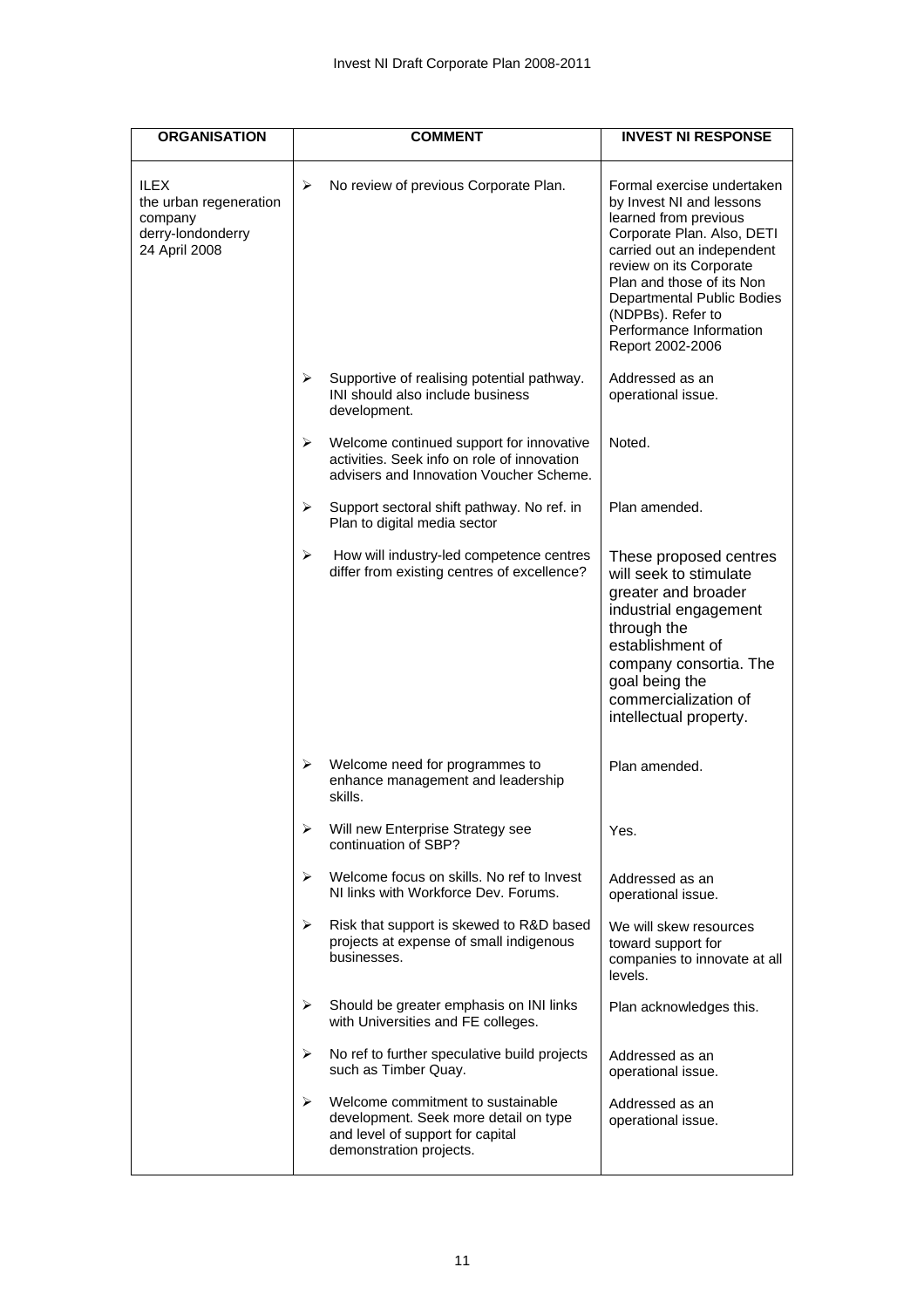| <b>ORGANISATION</b>                         | <b>COMMENT</b>                                                                                                                                                                                                                                                           | <b>INVEST NI RESPONSE</b>                                                                                                                                                                                                                                                                                                                                                                                                           |
|---------------------------------------------|--------------------------------------------------------------------------------------------------------------------------------------------------------------------------------------------------------------------------------------------------------------------------|-------------------------------------------------------------------------------------------------------------------------------------------------------------------------------------------------------------------------------------------------------------------------------------------------------------------------------------------------------------------------------------------------------------------------------------|
| <b>CBI</b>                                  | ➤<br>Strong support for overall strategy.                                                                                                                                                                                                                                | Noted.                                                                                                                                                                                                                                                                                                                                                                                                                              |
| 25 April 2008                               | ➤<br>Adequate performance measures must be<br>developed to monitor implementation of<br>strategy. Absence of baseline figures that<br>put targets in context.                                                                                                            | Invest NI has published<br>detailed performance<br>statistics in its Performance<br>Information Report 2002-<br>2006.                                                                                                                                                                                                                                                                                                               |
|                                             | Not clear how increased resources for<br>⋗<br>indigenous companies will be used.                                                                                                                                                                                         | Addressed as an<br>operational issue.                                                                                                                                                                                                                                                                                                                                                                                               |
|                                             | ➤<br>Concern that leadership and management<br>development does not feature as a strategic<br>issue.                                                                                                                                                                     | Plan amended                                                                                                                                                                                                                                                                                                                                                                                                                        |
|                                             | Little reference to all-island dimension and<br>⋗<br>opportunities for enhanced all-island co-<br>operation.                                                                                                                                                             | Plan amended.                                                                                                                                                                                                                                                                                                                                                                                                                       |
|                                             | $\blacktriangleright$<br>Disappointed at lack of pay related<br>performance for client facing staff. More<br>information at Section 4 on addressing staff<br>capabilities would be welcomed.                                                                             | Plan amended.                                                                                                                                                                                                                                                                                                                                                                                                                       |
| Women's Support<br>Network<br>25 April 2008 | Plan is well structured and accessible.<br>≻<br>Gender neutral in composition.                                                                                                                                                                                           | Plan has been amended to<br>reflect our responsiveness<br>to structural inequalities in<br>the labour market,<br>particularly in relation to<br>gender, race and disability.                                                                                                                                                                                                                                                        |
|                                             | How will Invest NI reduce levels of women<br>⋗<br>who are economically inactive?                                                                                                                                                                                         | Addressed as an<br>operational issue. Primarily<br>a DEL responsibility.                                                                                                                                                                                                                                                                                                                                                            |
|                                             | ➤<br>The promotion of equality is important to<br>increasing business productivity.                                                                                                                                                                                      | Noted and agreed.                                                                                                                                                                                                                                                                                                                                                                                                                   |
|                                             | How will Invest NI work with DEL to<br>⋗<br>challenge gender stereotyping and promote<br>equality of opportunity?                                                                                                                                                        | Addressed as an<br>operational issue                                                                                                                                                                                                                                                                                                                                                                                                |
|                                             | $\blacktriangleright$<br>Invest NI should target companies that<br>promote equality of opportunity between<br>men and women as potential sources of<br>FDI.                                                                                                              | All companies establishing<br>in NI are required to meet<br>all the requirements of the<br>law as it relates to their<br>business, including equality<br>issues.                                                                                                                                                                                                                                                                    |
|                                             | Welcomes the section on Equality of<br>➤<br>Opportunity but notes this is positioned at<br>the end of the document; WSN believes<br>there needs to be more systematic<br>reference to promoting equality of<br>opportunity between men and women<br>throughout the plan. | Invest NI has produced a<br>robust and concise strategic<br>document. We believe the<br>section on Equality of<br>Opportunity sets out our<br>approach to this important<br>aspect of our work in a<br>coherent manner. The<br>section has been amended<br>to reflect our<br>responsiveness to structural<br>inequalities in the labour<br>market, particularly in<br>relation to gender, race and<br>disability. Reference is also |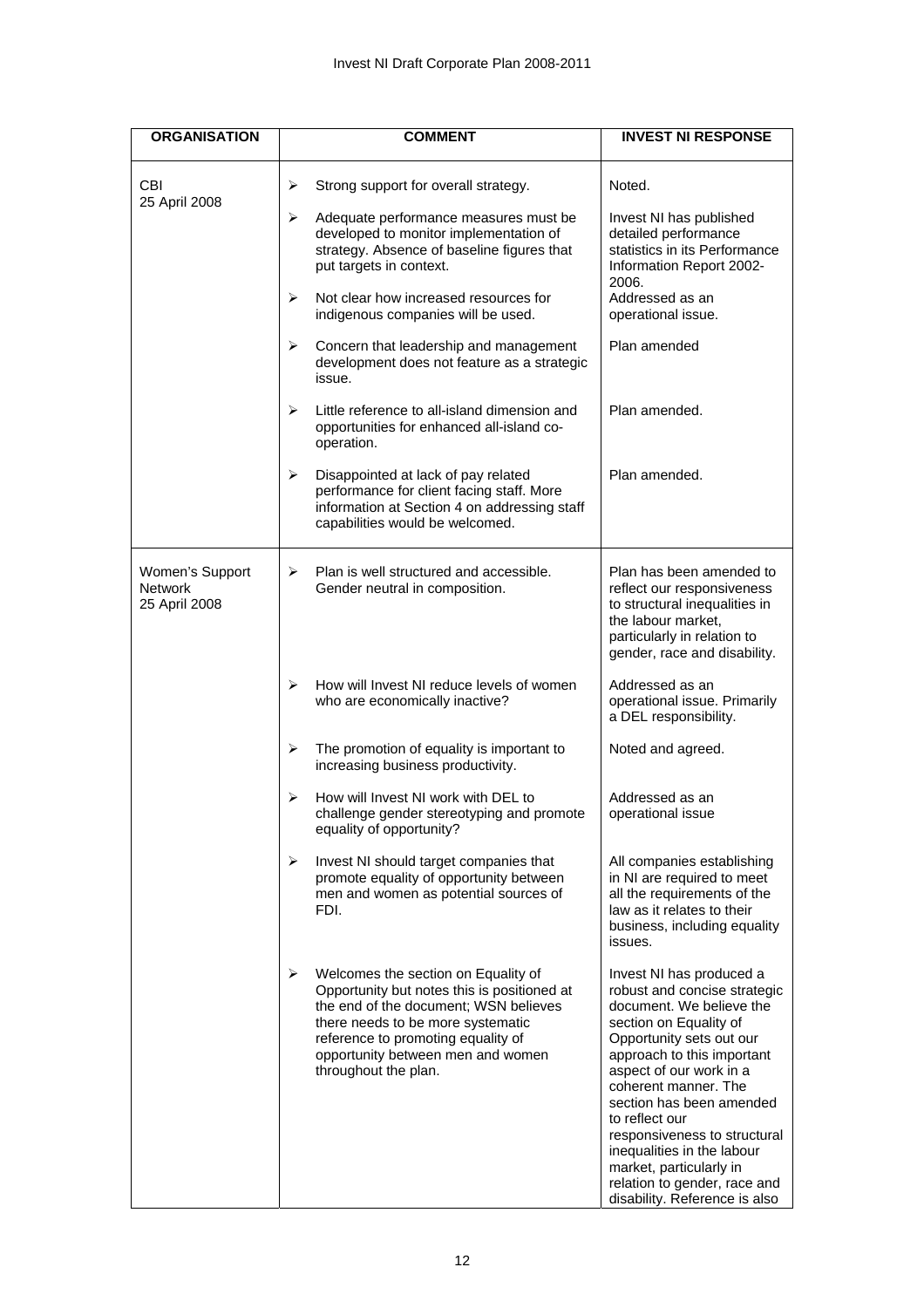|                                                                                                                                                                          | made in the Foreword to<br>carrying out our duties in full<br>compliance with our<br><b>Equality Scheme and</b><br>Section 75 commitments.                                                                                                                     |
|--------------------------------------------------------------------------------------------------------------------------------------------------------------------------|----------------------------------------------------------------------------------------------------------------------------------------------------------------------------------------------------------------------------------------------------------------|
| ↘<br>Detail steps Invest NI will take to ensure<br>women, especially those with caring/child<br>caring responsibilities, can access<br>programmes.                       | Addressed as an<br>operational issue                                                                                                                                                                                                                           |
| How will Invest NI work with DEL to ensure<br>↘<br>women have opportunities to develop skills.                                                                           | Addressed as an<br>operational issue                                                                                                                                                                                                                           |
| Under client definition, consider that a<br>⋗<br>business must be able to demonstrate good<br>practice with respect to equality of<br>opportunity between men and women. | Any international company<br>that is attracted to set up in<br>Northern Ireland is subject<br>to the same UK legislation<br>as indigenous businesses.<br>This is outside the remit of<br>Invest NI and is the<br>responsibility of the Equality<br>Commission. |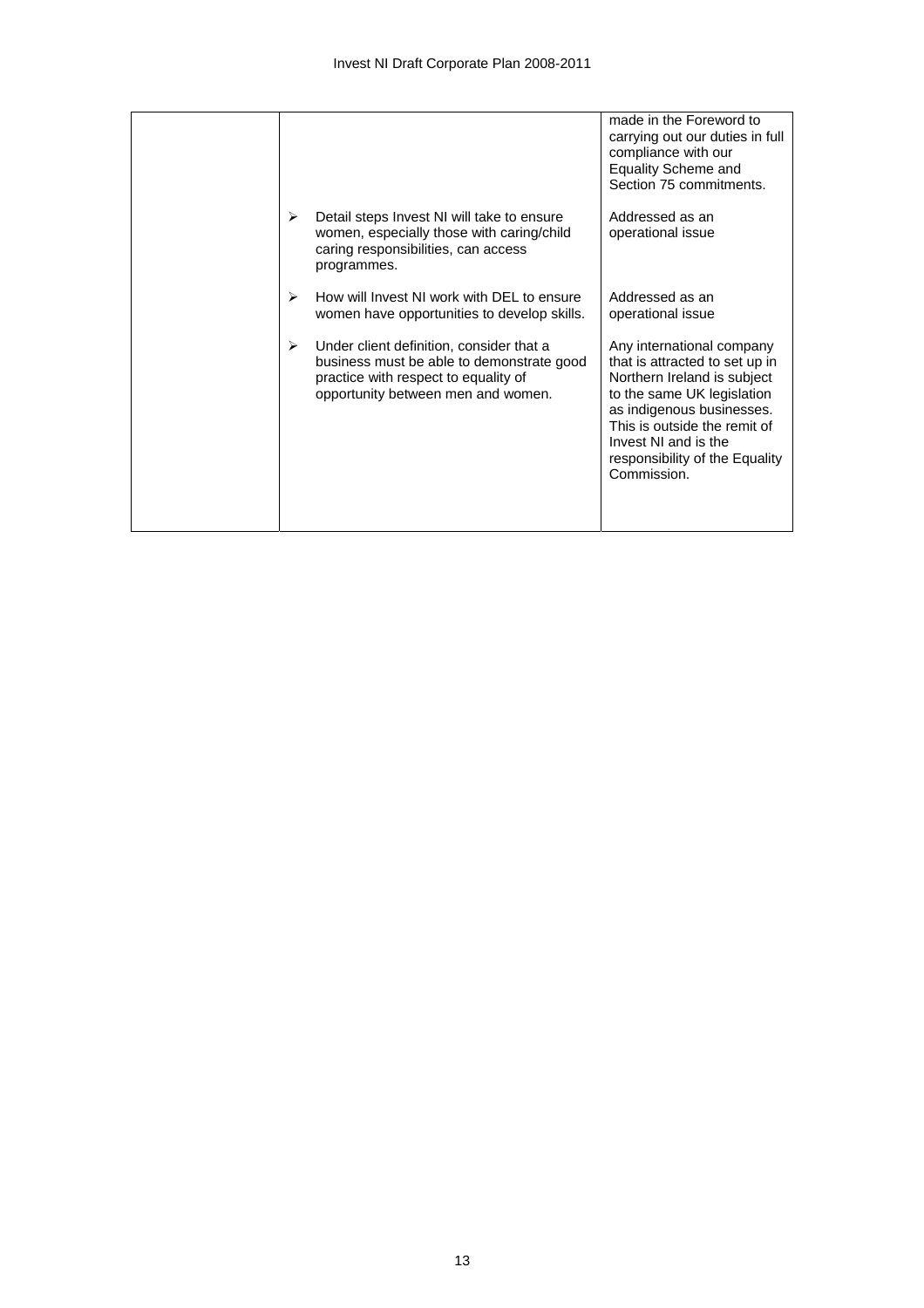| <b>ORGANISATION</b>                                 | <b>COMMENT</b>                                                                                                                                                                    | <b>INVEST NI RESPONSE</b>                                                                                                                                                                                                                                                               |
|-----------------------------------------------------|-----------------------------------------------------------------------------------------------------------------------------------------------------------------------------------|-----------------------------------------------------------------------------------------------------------------------------------------------------------------------------------------------------------------------------------------------------------------------------------------|
| University of Ulster<br>28 April 2008               | ➤<br>Welcomes draft Corporate Plan.                                                                                                                                               | Noted.                                                                                                                                                                                                                                                                                  |
|                                                     | Believe better methods of analysing skills<br>➤<br>requirements are needed. Should be<br>informed by MATRIX.                                                                      | Invest NI will consider fully<br>the recommendations from<br>MATRIX.                                                                                                                                                                                                                    |
|                                                     | ➤<br>Technology commercialisation and<br>transfer of IPR are not well understood<br>across the NI economy.                                                                        | Noted. Invest NI is playing<br>its part here and has<br>already developed<br>programmes such as Proof<br>of Concept and is<br>supporting the<br>establishment of the NI Spin<br>Out Funds.                                                                                              |
|                                                     | ⋗<br>Welcome meeting with Invest NI to<br>discuss how above can be taken forward.                                                                                                 | Invest NI welcome<br>opportunity to meet our<br>stakeholders at any time to<br>discuss matters of mutual<br>interest.                                                                                                                                                                   |
| Londonderry Chamber<br>of Commerce<br>28 April 2008 | ➤<br>Draft Plan written in very general terms.<br>Awaiting publication of annual operating<br>plans.                                                                              | Draft Corporate Plan is a<br>strategic document. Noted.                                                                                                                                                                                                                                 |
|                                                     | ➤<br>Agrees with underlying structural                                                                                                                                            | Noted.                                                                                                                                                                                                                                                                                  |
|                                                     | weaknesses.<br>Lack of continuity between corporate<br>➤<br>plans. No reference to achievements of<br>previous plan.                                                              | Invest NI releases<br>performance statistics on an<br>annual basis. We have also<br>prepared a detailed<br>Performance Information<br>Report 2002-2006,<br>available on our website.<br>DETI has completed a<br>detailed evaluation of its<br>Corporate Plan and those of<br>its NDPBs. |
|                                                     | Too many departments and agencies in<br>➤<br>NI involved in inputs into econ dev in NI.                                                                                           | Outside the remit of Invest<br>NI.                                                                                                                                                                                                                                                      |
|                                                     | ⋗<br>Govt, should become more focussed and<br>less fragmented.                                                                                                                    | Outside the remit of Invest<br>NI.                                                                                                                                                                                                                                                      |
|                                                     | Invest NI plans should recognise Regional<br>➤<br>Development Strategy and issues of<br>spatial planning, balanced regional<br>development and Strategic Employment<br>Locations. | Outside the specific remit of<br>Invest NI.                                                                                                                                                                                                                                             |
|                                                     | ⋗<br>No reference to cross-border co-<br>operation.                                                                                                                               | Plan amended.                                                                                                                                                                                                                                                                           |
| Agri-Food &<br>Biosciences Inst.                    | Broadly welcome strategic response.<br>➤                                                                                                                                          | Noted.                                                                                                                                                                                                                                                                                  |
| 28 April 2008                                       | ➤<br>Plan should recognise fully and support<br>non-university R&D co-operation and<br>public sector research base.                                                               | Plan amended.                                                                                                                                                                                                                                                                           |
|                                                     | Highlighted issues to be resolved in order<br>➤<br>to maximise funding, given AFBI is NDPB.                                                                                       | Meeting arranged to<br>discuss.                                                                                                                                                                                                                                                         |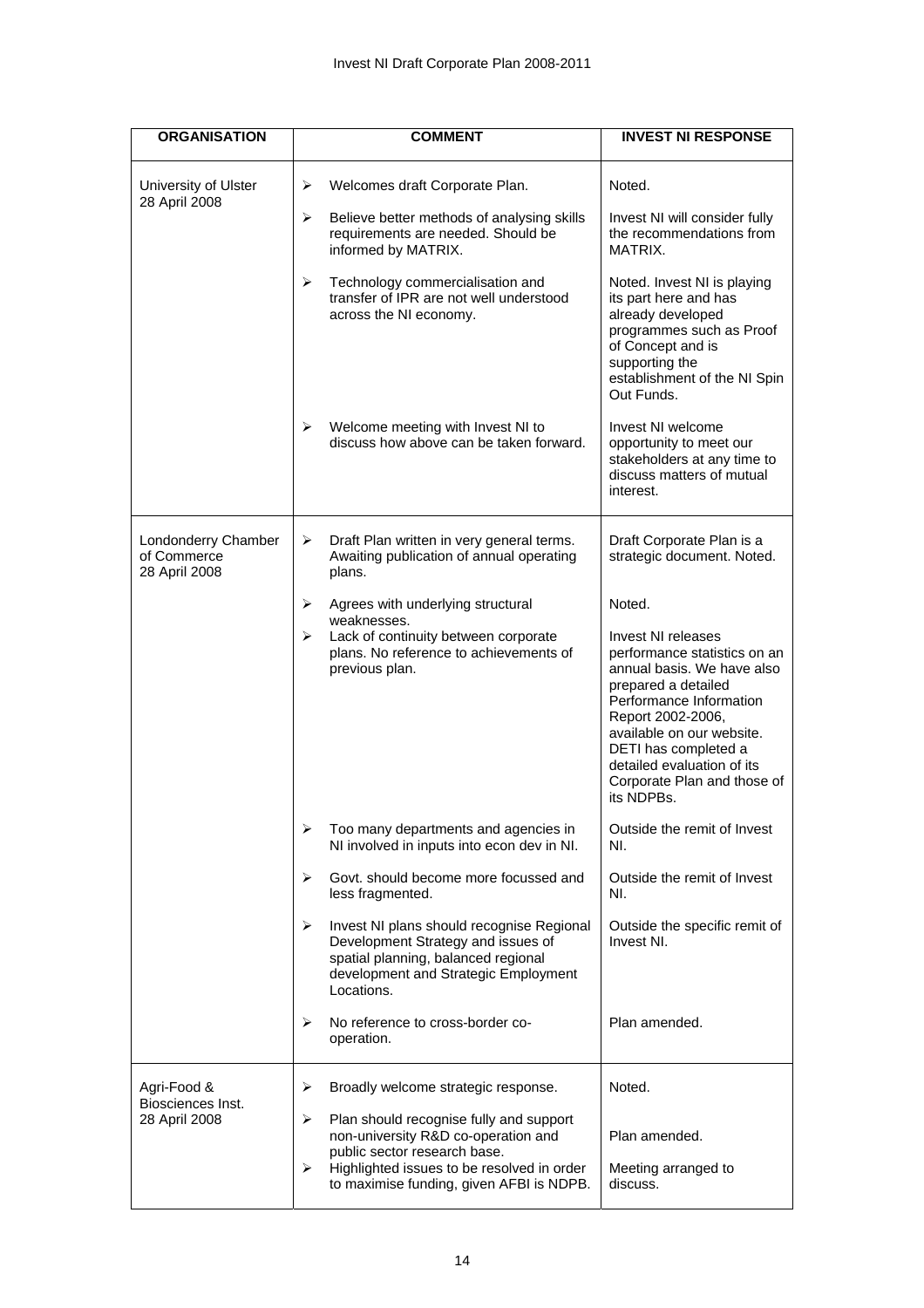| <b>ORGANISATION</b>                                         | <b>COMMENT</b>                                                                                                                      | <b>INVEST NI RESPONSE</b>                          |  |
|-------------------------------------------------------------|-------------------------------------------------------------------------------------------------------------------------------------|----------------------------------------------------|--|
| P White, Belfast<br>Metropolitan College<br>28 April 2008   | Welcome Memorandum of Understanding<br>➤<br>with DEL.                                                                               | Noted.                                             |  |
|                                                             | Initiatives between FE and Invest NI to<br>⋗<br>promote entrepreneurship should<br>continue.                                        | Addressed in operating<br>plans.                   |  |
| Armagh City and<br><b>District Council</b><br>29 April 2008 | Council welcomes the strategic focus on<br>➤<br>the priorities proposed in the plan.                                                | Noted.                                             |  |
|                                                             | Invest NI support to its clients should not<br>⋗<br>overlap with local authority economic<br>development activity that is proposed. | Will be addressed in new<br>Enterprise Framewwork. |  |
|                                                             | Encourage RON to continue to work<br>➤<br>closely with local councils.                                                              | Noted.                                             |  |
|                                                             | Welcomes increase in Property budget<br>➤<br>and focus on Armagh region as area to<br>acquire land.                                 | Noted.                                             |  |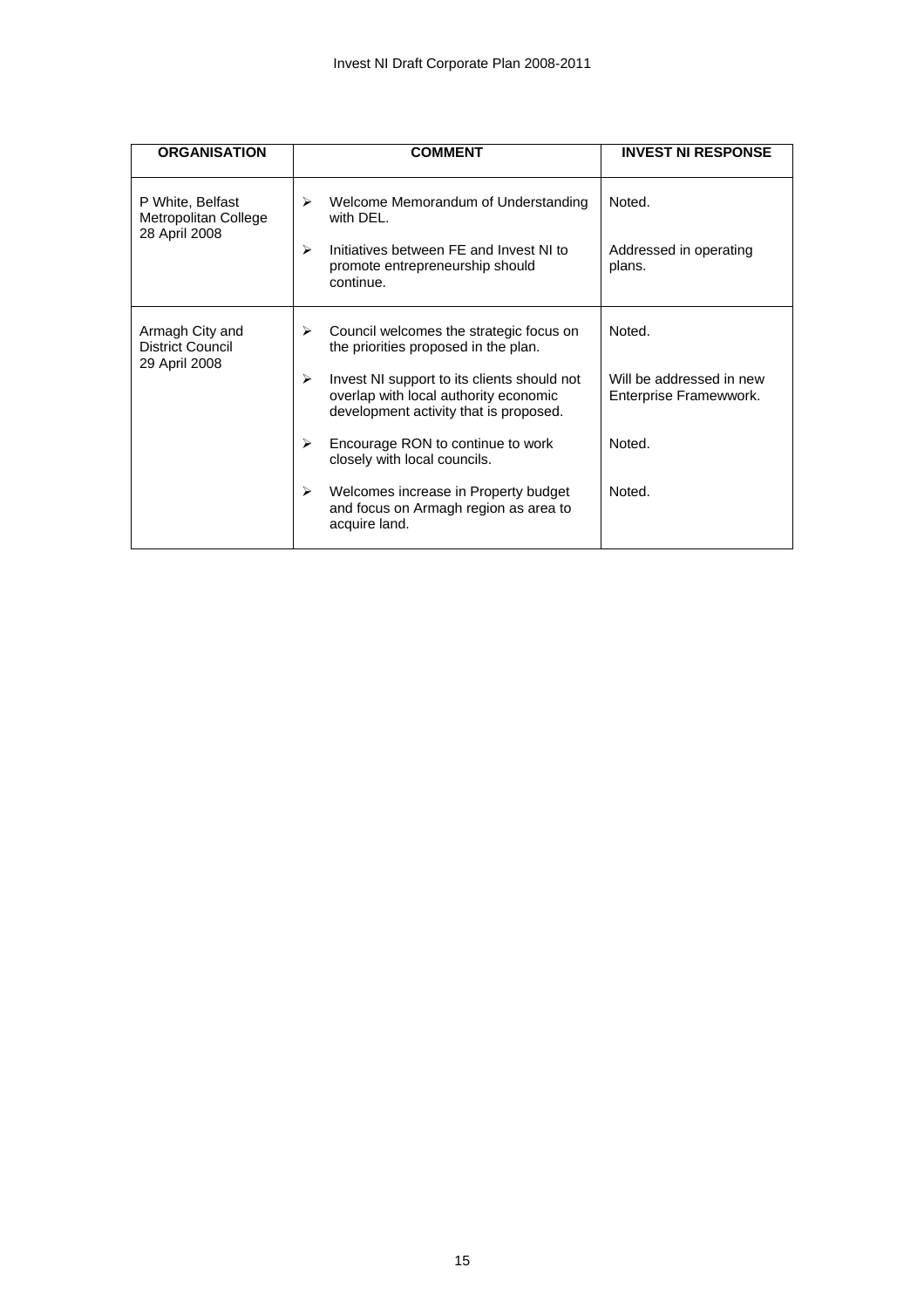| <b>ORGANISATION</b>                       | <b>COMMENT</b>                                                                                                                                                                                      | <b>INVEST NI RESPONSE</b>                                                                                                                                                                                                                                                                                                                                                                                                                                                                                                       |
|-------------------------------------------|-----------------------------------------------------------------------------------------------------------------------------------------------------------------------------------------------------|---------------------------------------------------------------------------------------------------------------------------------------------------------------------------------------------------------------------------------------------------------------------------------------------------------------------------------------------------------------------------------------------------------------------------------------------------------------------------------------------------------------------------------|
| <b>Disability Action</b><br>29 April 2008 | Commend Invest NI for<br>➤<br>textphone no. on its headed<br>notepaper.                                                                                                                             | Noted.                                                                                                                                                                                                                                                                                                                                                                                                                                                                                                                          |
|                                           | ➤<br>More info on access to website<br>for those with disabilities.                                                                                                                                 | The website is currently accessible<br>according to W3C Guidelines and<br>this is being reviewed in line with our<br>Disability Action Plan.                                                                                                                                                                                                                                                                                                                                                                                    |
|                                           | Request publication of record of<br>➤<br>meetings during pre-consultation.                                                                                                                          | These meetings were conducted<br>under normal business guidelines, as<br>a means to provide Invest NI with a<br>wide range of information and views<br>before drafting of the Corporate Plan<br>commenced. An eight week public<br>consultation period was provided.                                                                                                                                                                                                                                                            |
|                                           | ➤<br>Land acquisition target<br>commendable but recommends<br>associated targets on awareness<br>and training.                                                                                      | The Corporate Plan 2008-2011 is a<br>high level, strategic document. This<br>aspect of our work will be addressed<br>as an operational issue.                                                                                                                                                                                                                                                                                                                                                                                   |
|                                           | Plan should include some<br>➤<br>statement about harder to reach<br>groups (e.g. people with<br>disabilities twice as likely to be<br>economically inactive as non-<br>disabled peers).             | The Corporate Plan 2008-2011 is a<br>high level, strategic document. This<br>aspect of our work will be addressed<br>as an operational issue.                                                                                                                                                                                                                                                                                                                                                                                   |
|                                           | ➤<br>Recognise need to reduce level<br>of economic inactivity.                                                                                                                                      | Noted.                                                                                                                                                                                                                                                                                                                                                                                                                                                                                                                          |
|                                           | ➤<br>Disappointed that Community<br>and Voluntary sectors omitted<br>from consideration of specialist<br>strengths in research bases.                                                               | The Corporate Plan 2008-2011 is a<br>high level, strategic document. It<br>does not seek to detail all areas of<br>specialist strengths in our public and<br>private research bases.                                                                                                                                                                                                                                                                                                                                            |
|                                           | Commend development of new<br>➤<br>Enterprise Strategy.                                                                                                                                             | Noted.                                                                                                                                                                                                                                                                                                                                                                                                                                                                                                                          |
|                                           | ➤<br>Invest NI Business Health Check<br>should include all relevant<br>compliance issues including anti-<br>discrimination and equality<br>legislation and sources of help<br>for client companies. | The Business Health Check is a<br>diagnostic tool, designed to assess<br>the competitive position of a<br>business at the strategic level at a<br>point in time. It aims to identify<br>strengths and areas for<br>improvements within the client's<br>business. Equality issues are<br>considered under the section on<br>Human Resources, Where<br>deficiencies are highlighted, using an<br>Integrated Action Plan, the client will<br>be signposted to relevant sources of<br>help, either within or out with Invest<br>NI. |
|                                           | Welcome info on more<br>⋗<br>accessible formats. Advise this<br>should be in a more prominent in<br>all future documents.                                                                           | Noted.                                                                                                                                                                                                                                                                                                                                                                                                                                                                                                                          |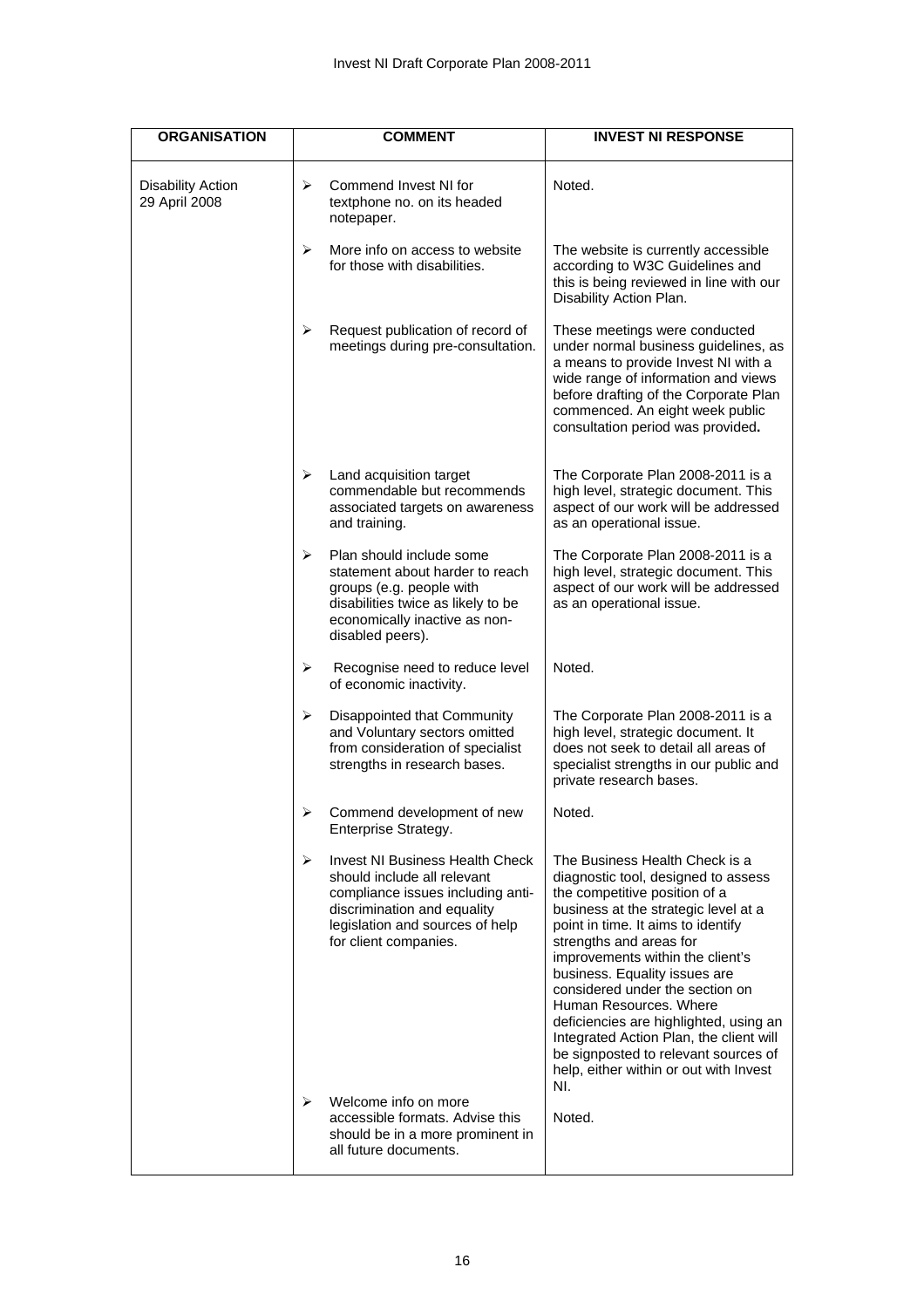| <b>ORGANISATION</b>                        | <b>COMMENT</b>                                                                                                                                                              | <b>INVEST NI RESPONSE</b>                                                                                                                                                  |
|--------------------------------------------|-----------------------------------------------------------------------------------------------------------------------------------------------------------------------------|----------------------------------------------------------------------------------------------------------------------------------------------------------------------------|
| Antrim Borough<br>Council<br>29 April 2008 | Plan lacks specific detail around RPA and<br>➤<br>role of Councils.                                                                                                         | Corporate Plan is high level<br>strategic document. This<br>will be Addressed as an<br>operational issue.                                                                  |
|                                            | Councils should have a more direct role in<br>⋗<br>assisting start-ups.                                                                                                     | Noted. Addressed as an<br>operational issue.                                                                                                                               |
|                                            | ➤<br>No reference to how linkages will be<br>developed between RON and local<br>councils.                                                                                   | Addressed as an<br>operational issue.                                                                                                                                      |
|                                            | ➤<br>Invest NI continues to tighten client<br>definition criteria. Opportunity for Councils<br>to assist companies to "bridge the gap".<br>Resource implications.           | Invest NI client definition<br>criteria remains unchanged.                                                                                                                 |
|                                            | $\blacktriangleright$<br>Council proposes that Invest NI's<br>industrial property base is transferred to<br>local authorities or managed jointly.                           | Under RPA, this was<br>considered fully and<br>rejected by the Minister.                                                                                                   |
|                                            | $\blacktriangleright$<br>Antrim Tech Park should be open to non<br>Invest NI clients, to be managed by the<br>Council as in GB and Rol.                                     | <b>Current Invest NI policy</b><br>states that Invest NI land is<br>available for its clients.                                                                             |
|                                            | ➤<br>Council question focus on FDI given<br>challenging global economic conditions.<br>Propose Invest NI focus on starting and/or<br>growing smaller indigenous businesses. | Invest NI commits over half<br>its budget to indigenous<br>businesses. FDI is an<br>important goal in order to<br>achieve the targets as set<br>out in our Corporate Plan. |
| Lisburn City Council<br>29 April 2008      | ➤<br>Enterprise Framework should take<br>account of existing enterprise support<br>offered by local councils.                                                               | Noted.                                                                                                                                                                     |
|                                            | ➤<br>Invest NI should avoid any duplication of<br>effort with local councils.                                                                                               | Noted and agreed.                                                                                                                                                          |
|                                            | Desirable that Invest NI work closely with<br>⋗<br>local authorities to ensure smooth transfer<br>of resources and activities under RPA.                                    | Noted and agreed.                                                                                                                                                          |
|                                            | ➤<br>No mention of Rural Development<br>Programme (RDP) in Plan and how Invest<br>NI programme can complement RDP.                                                          | Addressed as an<br>operational issue.                                                                                                                                      |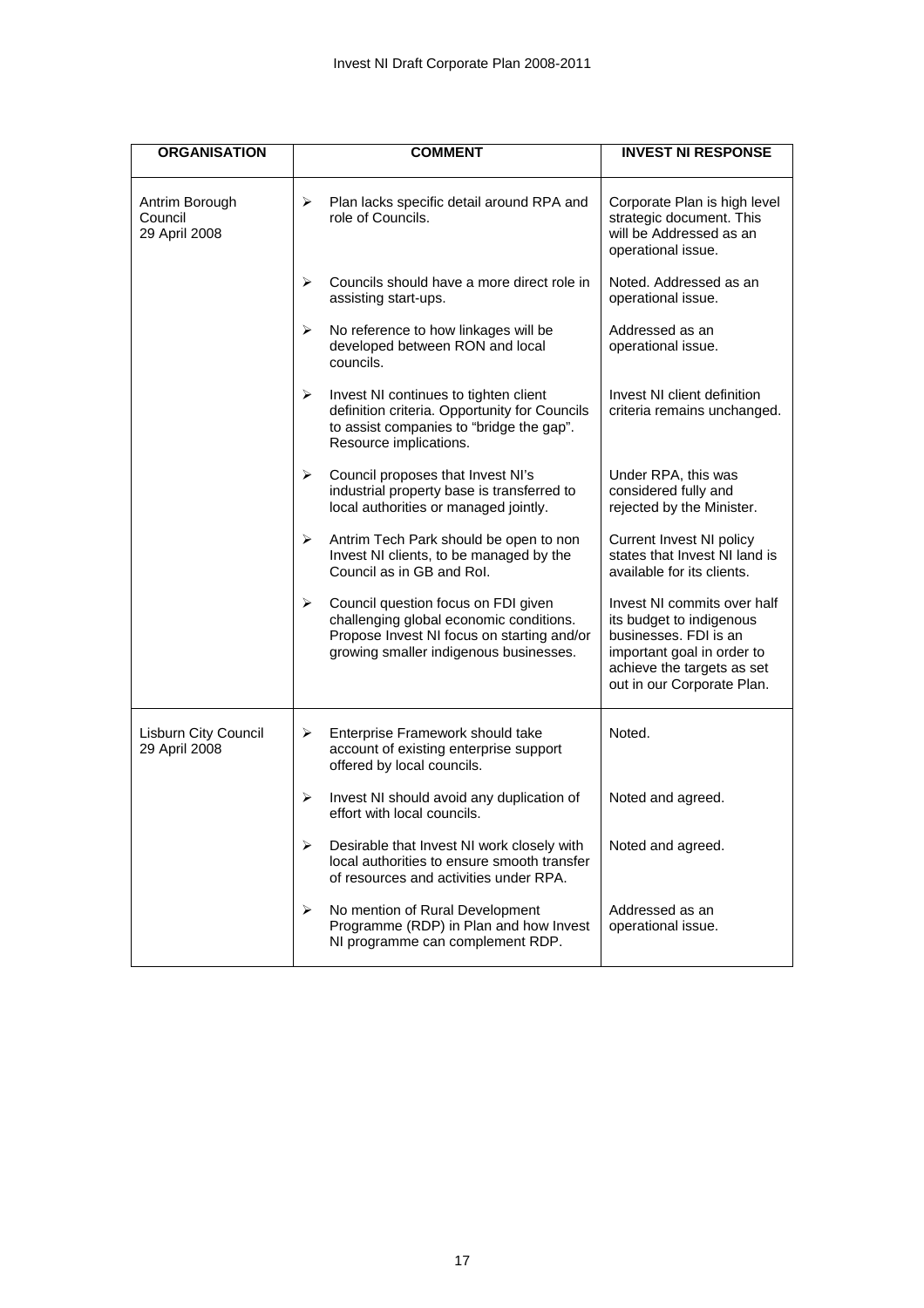| <b>ORGANISATION</b>                      | <b>COMMENT</b>                                                                                                                                                                                    | <b>INVEST NI RESPONSE</b>                                                                                                                                                                                                                                                                                                                                                                               |
|------------------------------------------|---------------------------------------------------------------------------------------------------------------------------------------------------------------------------------------------------|---------------------------------------------------------------------------------------------------------------------------------------------------------------------------------------------------------------------------------------------------------------------------------------------------------------------------------------------------------------------------------------------------------|
| <b>Omagh District Council</b>            | Generally welcomes draft Plan.<br>➤                                                                                                                                                               | Noted.                                                                                                                                                                                                                                                                                                                                                                                                  |
| 29 April 2008                            | ➤<br>Under RPA, Council supports transfer of<br>"economic development powers and<br>functions" to local government.                                                                               | Noted.                                                                                                                                                                                                                                                                                                                                                                                                  |
|                                          | Welcome reference to greater support for<br>➤<br><b>R&amp;D.</b>                                                                                                                                  | Noted.                                                                                                                                                                                                                                                                                                                                                                                                  |
|                                          | Acknowledge importance of exporting but<br>➤<br>contend that creation of additional<br>workspace in the region is critical.                                                                       | Addressed as an<br>operational issue.                                                                                                                                                                                                                                                                                                                                                                   |
|                                          | ➤<br>Welcome target of 70% of new FDI to be<br>in areas of economic disadvantage.                                                                                                                 | Noted.                                                                                                                                                                                                                                                                                                                                                                                                  |
|                                          | Council believes the Plan should include<br>⋗<br>declaration to provide publicly zoned land<br>for industrial use in areas where there is<br>demonstrable market failure.                         | Invest NI endorses the<br>Regional Development<br>Strategy's aim of promoting<br>a balanced spread of<br>economic development<br>opportunities across<br>Northern Ireland. It will<br>continue to work with<br>Planning Service, assisting<br>it to meet its obligations<br>under the RDS to provide a<br>generous and continuous<br>supply of land in<br>Development Plans for<br>employment purposes. |
|                                          | ➤<br>Invest NI to give serious consideration<br>and financial assistance toward<br>development of St Lucia and Lisanelly<br>military sites.                                                       | Invest NI will work with all<br>stakeholders to consider<br>how best to develop these<br>sites.                                                                                                                                                                                                                                                                                                         |
|                                          | Responsibility for skills development<br>➤<br>should be transferred to local government.                                                                                                          | Outside the remit of Invest<br>NI.                                                                                                                                                                                                                                                                                                                                                                      |
|                                          | Invest NI to ensure the West gets its fair<br>➤<br>share of increased employment<br>opportunities, including a large proportion<br>of the 6,500 FDI jobs target.                                  | Refer to Performance<br>Information Report 2002-<br>2006                                                                                                                                                                                                                                                                                                                                                |
|                                          | ➤<br>ODC would welcome opportunity to be a<br>pilot area for delivery of new initiatives to<br>help reduce economic inactivity.                                                                   | Noted.                                                                                                                                                                                                                                                                                                                                                                                                  |
| Northern Ireland<br><b>Tourist Board</b> | ➤<br>Disappointed that no reference to tourism<br>in the document.                                                                                                                                | Plan amended.                                                                                                                                                                                                                                                                                                                                                                                           |
| 29 April 2008                            | ⋗<br>Would welcome Invest NI recognising in<br>the Plan that the Tourism Development<br>Scheme is the primary means of public<br>sector intervention in stimulating private<br>sector investment. | Plan amended.                                                                                                                                                                                                                                                                                                                                                                                           |
|                                          | Would welcome tourism specific targets<br>➤<br>being incorporated within the Plan.                                                                                                                | Addressed as an<br>operational issue.                                                                                                                                                                                                                                                                                                                                                                   |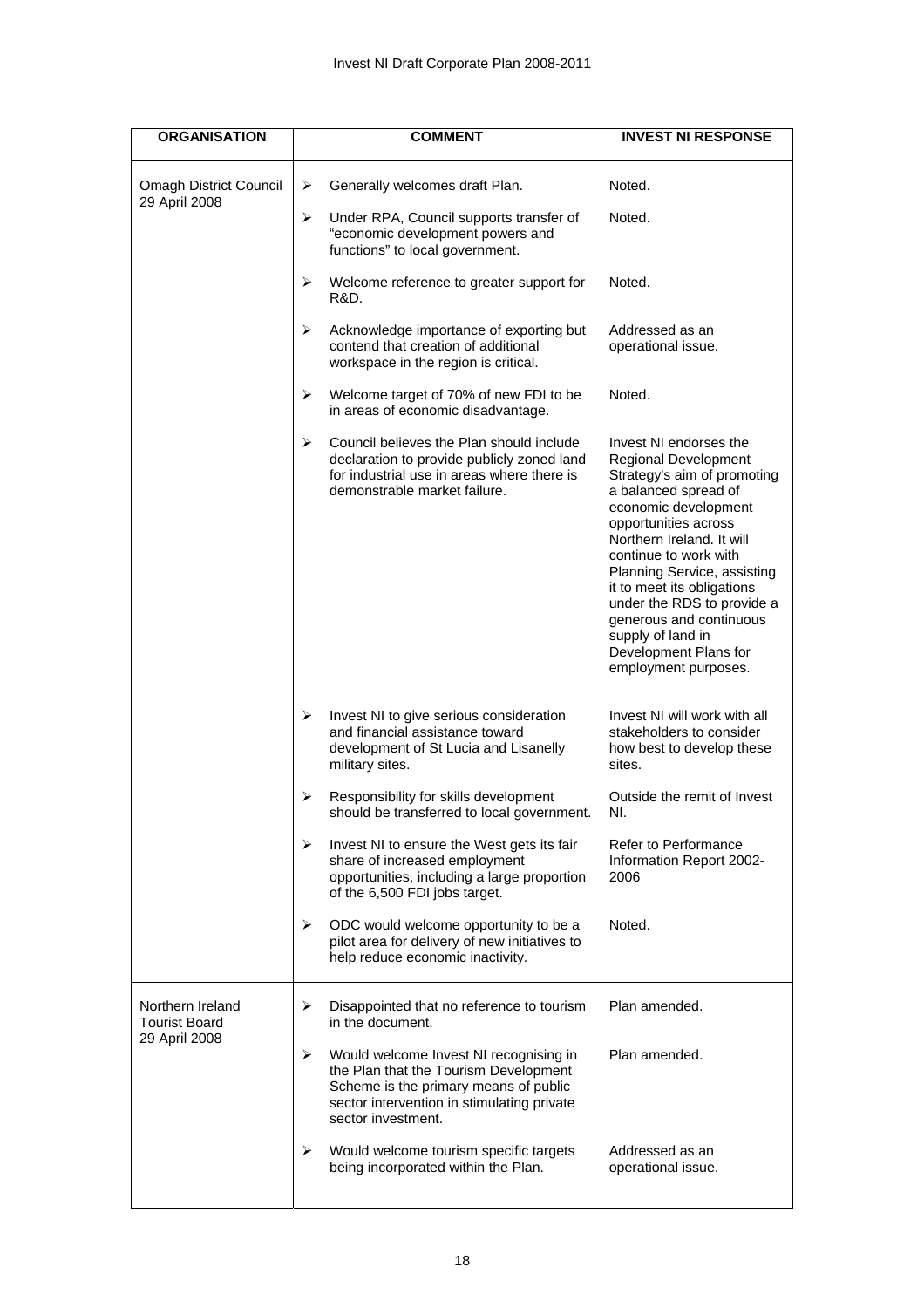| <b>ORGANISATION</b>                                             | <b>COMMENT</b>                                                                                                                                            | <b>INVEST NI RESPONSE</b>                                                                                      |
|-----------------------------------------------------------------|-----------------------------------------------------------------------------------------------------------------------------------------------------------|----------------------------------------------------------------------------------------------------------------|
| Institute of Directors<br>30 April 2008                         | ➤<br>Re: Productivity Gap. Should compare<br>levels with those in RoI as a benchmark.                                                                     | Noted, however, not<br>practicable, owing to<br>difficulties in comparing<br>country-specific data.            |
|                                                                 | Concerned about discrepancy with jobs<br>➤<br>target in PfG (6,500 FDI) and the 140,000<br>jobs by 2015 identified by Business<br>Alliance.               | Invest NI target links directly<br>to Programme for<br>Government and associated<br>Public Service Agreements. |
|                                                                 | ⋗<br>Concern that no mention made in Plan of<br>relationship between Invest NI and NITB.                                                                  | Plan amended.                                                                                                  |
|                                                                 | Would like assurance that Invest NI<br>⋗<br>liaising closely enough with DEL on skills<br>issues.                                                         | Invest NI is committed to<br>fulfilling the terms of its<br>Memorandum of<br>Understanding with DEL.           |
|                                                                 | ⋗<br>Invest NI should take account of a client's<br>commitment to health and safety when<br>considering support.                                          | <b>Addressed in Business</b><br>Health Check.                                                                  |
|                                                                 | ➤<br>Concern that departments and agencies<br>are still operating in silos when it comes to<br>developing the economy.                                    | Outside remit of Invest NI.                                                                                    |
|                                                                 | ⋗<br>Welcome high level of early consultation<br>with Invest NI prior to publication of draft<br>Plan.                                                    | Noted.                                                                                                         |
| John Brady<br><b>Invest NI Board</b><br>Member<br>30 April 2008 | Plan should articulate clearly that Invest<br>➤<br>NI seeks to encourage innovation in all its<br>forms, not just R&D.                                    | Plan amended.                                                                                                  |
| Social Economy<br>Network<br>30 April 2008                      | Neither high quality FDI nor domestic<br>➤<br>investment is likely to tackle challenge<br>level of economic inactivity.                                   | Outside the remit of Invest<br>NI.                                                                             |
|                                                                 | ➤<br>Recommend an objective to reduce<br>economic inactivity rate through social<br>enterprise schemes.                                                   | Outside the remit of Invest<br>NI.                                                                             |
|                                                                 | ➤<br>Invest NI should ensure adequate support<br>is provided to SMEs and social<br>enterprises.                                                           | SBP will continue. A new<br>Enterprise Framework is<br>also being developed.                                   |
|                                                                 | Welcome targets relating to invest in<br>➤<br>areas of economic disadvantage.                                                                             | Noted.                                                                                                         |
|                                                                 | For disadvantaged communities to<br>➤<br>benefit, Invest NI should set objectives to<br>ensure its clients work closely with local<br>social enterprises. | Addressed as an<br>operational issue.                                                                          |
|                                                                 | ⋗<br>Welcomes development of new Enterprise<br>Strategy.                                                                                                  | Noted.                                                                                                         |
|                                                                 |                                                                                                                                                           |                                                                                                                |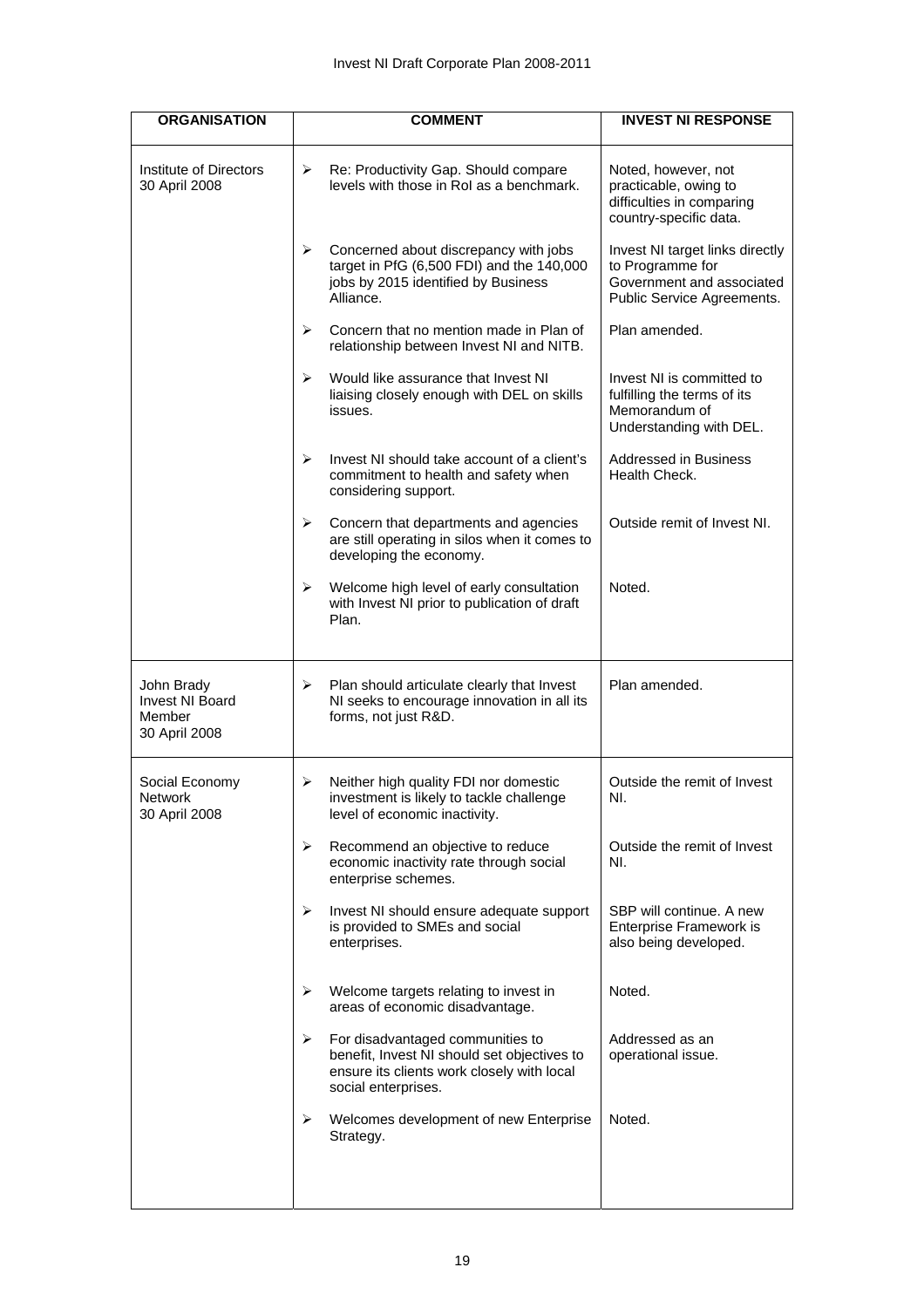| <b>ORGANISATION</b>                                | <b>COMMENT</b>                                                                                                                                                                         | <b>INVEST NI RESPONSE</b>                                                                                                     |
|----------------------------------------------------|----------------------------------------------------------------------------------------------------------------------------------------------------------------------------------------|-------------------------------------------------------------------------------------------------------------------------------|
| PriceWaterhouse<br>Coopers<br>1 May 2008           | Given reduced levels of public<br>≻<br>expenditure in the future, imperative that<br>strategies are developed to regenerate,<br>enlarge and create outward focus in<br>private sector. | Outside remit of Invest NI                                                                                                    |
|                                                    | ↘<br>There is a tension between PSA1 and<br>PSA3, which has effect of lowering<br>average productivity.                                                                                | Outside the remit of Invest<br>NI.                                                                                            |
|                                                    | ➤<br>Re: Skills. Division of responsibility across<br>Govt. Depts. is a constraining factor to<br>growth of private sector.                                                            | Outside remit of Invest NI                                                                                                    |
|                                                    | ➤<br>Targets in Plan should be more ambitious.                                                                                                                                         | Rejected. Targets are<br>challenging, given instability<br>in global economic climate.                                        |
|                                                    | ➤<br>Surprised that tourism not recognised as a<br>sector where Invest NI can help realise<br>greater potential.                                                                       | Plan amended.                                                                                                                 |
|                                                    | ➤<br>NI could be promoted more aggressively<br>and professionally in target markets.                                                                                                   | Invest NI has a clear<br>strategic direction in<br>pursuing FDI and carries<br>this out in professional and<br>robust manner. |
|                                                    | Welcome debate on whether attracting<br>➤<br>FDI could be best handled by a dedicated<br>agency.                                                                                       | Outside remit of Invest NI.                                                                                                   |
|                                                    | ➤<br>Welcome support for frontier technologies,<br>however, Invest NI should enjoy greater<br>freedom to operate a portfolio approach to<br>risk.                                      | Noted.                                                                                                                        |
|                                                    | Disappointed that Plan does not refer to<br>➤<br>opportunities linked to the all-island<br>economy.                                                                                    | Plan amended.                                                                                                                 |
| NI Chamber of<br>Commerce & Industry<br>1 May 2008 | Record thanks to Chairman and Chief<br>≻<br>Executive for meeting NICCI Council to<br>discuss the draft Plan.                                                                          | Noted.                                                                                                                        |
|                                                    | ➤<br>Commend efforts to engage in pre-<br>consultation with main industry bodies.                                                                                                      | Noted.                                                                                                                        |
|                                                    | ➤<br>Congratulate Invest NI on clarity of draft<br>Plan and strategic objective to increase<br>business productivity.                                                                  | Noted.                                                                                                                        |
|                                                    | Acknowledge a number of targets,<br>≻<br>especially FDI and first time export starts,<br>will be a challenge in current global<br>economic climate.                                    | Noted.                                                                                                                        |
|                                                    | Welcomes overall direction of strategy.<br>➤                                                                                                                                           | Noted.                                                                                                                        |
|                                                    | ➤<br>Support drive to secure £120m R&D.<br>Important that "new players" in field are<br>identified.                                                                                    | Noted.                                                                                                                        |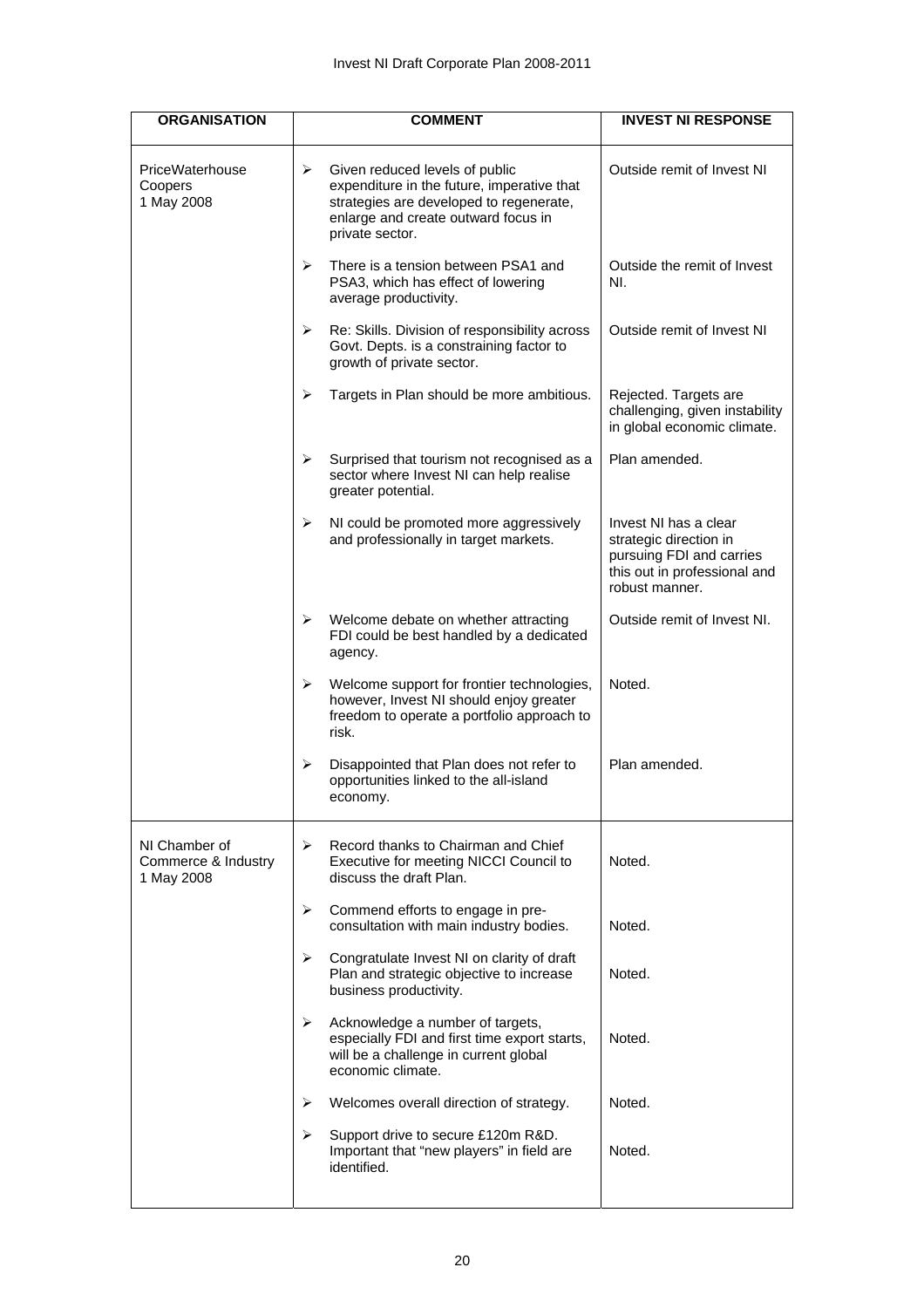| NI Chamber of<br>Commerce & Industry<br>1 May 2008     | ➤<br>Welcome proposals to better co-operate<br>with Enterprise Ireland, especially in area<br>of all-island cluster/network development.                                         | Noted.                                                                                                                                                                                                                                                                                                                                                                                                                                       |
|--------------------------------------------------------|----------------------------------------------------------------------------------------------------------------------------------------------------------------------------------|----------------------------------------------------------------------------------------------------------------------------------------------------------------------------------------------------------------------------------------------------------------------------------------------------------------------------------------------------------------------------------------------------------------------------------------------|
|                                                        | ➤<br>More work needs to be done by Invest NI<br>and DEL to develop a reliable skills<br>profile.                                                                                 | Memorandum of<br>Understanding signed with<br>DEL.                                                                                                                                                                                                                                                                                                                                                                                           |
|                                                        | ➤<br>Encourage Invest NI to build on the<br>developing partnership it has established<br>with the business bodies.                                                               | Noted.                                                                                                                                                                                                                                                                                                                                                                                                                                       |
| Irish Congress of<br><b>Trade Unions</b><br>2 May 2008 | ICTU requested a meeting with Invest NI<br>➤<br>to discuss aspects of the draft Corporate<br>Plan 2008-2011.                                                                     | ➤<br>During the meeting,<br><b>Invest NI</b><br>acknowledged ICTU's<br>broad support for the<br>strategic direction of<br>the Corporate Plan.<br>Invest NI confirmed our<br>⋗<br>sales proposition to<br>potential inward<br>investors was a value<br>proposition, not a low<br>cost proposition.<br>Reference made to<br>⋗<br>tourism sector. Plan<br>amended to reflect this.<br>⋗<br>Discussion around<br>RPA. Will be<br>addressed as an |
|                                                        |                                                                                                                                                                                  | operational issue.                                                                                                                                                                                                                                                                                                                                                                                                                           |
| Queen's University<br><b>Belfast</b>                   | Draft Plan is a well balanced and<br>➤<br>ambitious document, endorsed by the<br>university.                                                                                     | Noted.                                                                                                                                                                                                                                                                                                                                                                                                                                       |
| 2 May 2008                                             | Objectives of increasing business<br>➤<br>productivity and GVA per employee is fully<br>supported.                                                                               | Noted.                                                                                                                                                                                                                                                                                                                                                                                                                                       |
|                                                        | ➤<br>University keen to work with Invest NI to<br>realise potential of the science base and<br>contribute to and provide "technology<br>push" to promoting business innovations. | Noted. Invest NI will meet<br>main stakeholders on a<br>regular basis.                                                                                                                                                                                                                                                                                                                                                                       |
|                                                        | Shifting the sectoral focus will allow niche<br>⋗<br>marketing and the exploitation of the<br>unique advantages of NI.                                                           | Noted.                                                                                                                                                                                                                                                                                                                                                                                                                                       |
|                                                        | Support for Frontier Technologies is a<br>⋗<br>significant and welcome change.                                                                                                   | Noted.                                                                                                                                                                                                                                                                                                                                                                                                                                       |
|                                                        | ➤<br>University shares commitment of Invest NI<br>to increase commercial outcomes from its<br>research base. Proof of Concept and<br>NISPO fund will be of great value here.     | Noted.                                                                                                                                                                                                                                                                                                                                                                                                                                       |
|                                                        | Fully support establishment of industry-led<br>➤<br>competence base centres.                                                                                                     | Noted.                                                                                                                                                                                                                                                                                                                                                                                                                                       |
|                                                        |                                                                                                                                                                                  |                                                                                                                                                                                                                                                                                                                                                                                                                                              |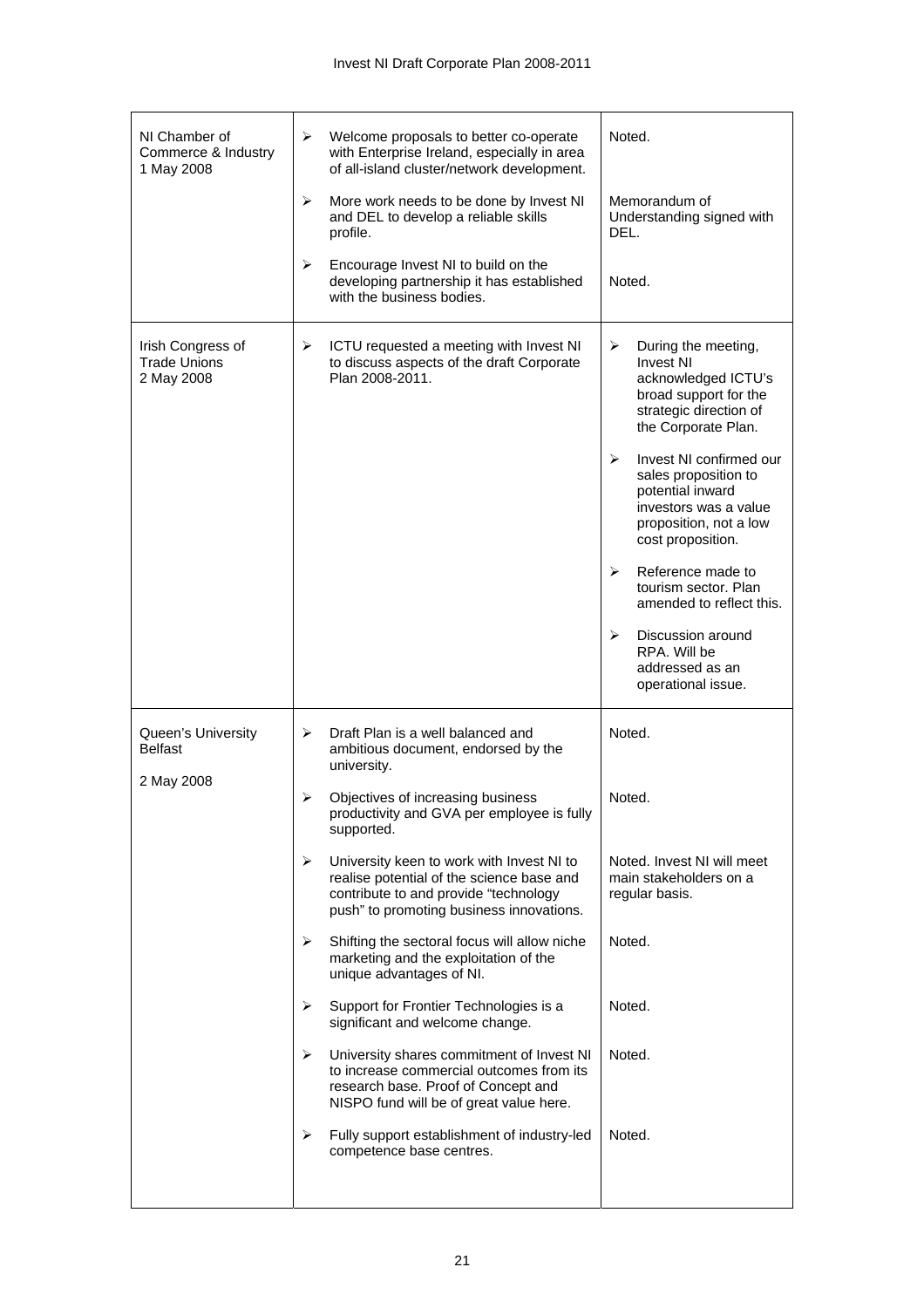| Craigavon Industrial<br>Development<br>Organisation (CIDO)  | ➤<br>➤                | Endorse strategic direction of draft Plan.<br>Welcome continuing support for SBP.                                                      | Noted.<br>Noted.                                                                                                                                                         |
|-------------------------------------------------------------|-----------------------|----------------------------------------------------------------------------------------------------------------------------------------|--------------------------------------------------------------------------------------------------------------------------------------------------------------------------|
| 2 May 2008                                                  | $\blacktriangleright$ | Agree high quality mentoring and<br>business advice is required.                                                                       | Noted.                                                                                                                                                                   |
|                                                             | $\blacktriangleright$ | Request to engage with Invest NI on how<br>to promote CIDO Innovation Centre as<br>hub for development of early stage<br>technology.   | Invest NI is happy to<br>discuss areas of mutual<br>interest with stakeholders.                                                                                          |
|                                                             | ↘                     | Welcome the "Transform Incubation"<br>Programme".                                                                                      | Noted.                                                                                                                                                                   |
| <b>Federation of Small</b><br><b>Business</b><br>8 May 2008 | ➤                     | Extremely disappointed at lack of focus on<br>support to SMEs in draft Plan.                                                           | Around 90% if Invest NI<br>clients are SMEs.                                                                                                                             |
|                                                             | $\blacktriangleright$ | Recommend final draft includes detailed<br>objectives in relation to this sector.                                                      | Addressed as an<br>operational issue.                                                                                                                                    |
|                                                             | $\blacktriangleright$ | Welcome plans to increase business<br>productivity, attract inward investment and<br>increase export growth.                           | Noted.                                                                                                                                                                   |
|                                                             | ➤                     | Urge Invest NI to consider practical<br>measures to encourage the expansion<br>and development of local business.                      | In order to increase<br>business productivity, Invest<br>NI will focus on clients that<br>can or have the potential to<br>compete in export markets.                     |
|                                                             | ➤                     | Seek particular focus on small businesses<br>in "second" stage of growth (after start-up<br>and before they become Invest NI clients). | <b>Start a Business</b><br>Programme has been<br>revised to focus on "growth"<br>in new businesses, with a<br>view to securing a greater<br>"pull-through" to Invest NI. |
|                                                             | ⋗                     | Welcome proposal that Invest NI work<br>closely with DETI to develop Enterprise<br>Framework.                                          | Noted.                                                                                                                                                                   |
|                                                             | ➤                     | Pre RPA, important that Start a Business<br>Programme continues and is effective.                                                      | Invest NI will continue to<br>support SBP at current<br>levels and evaluate, as<br>necessary.                                                                            |